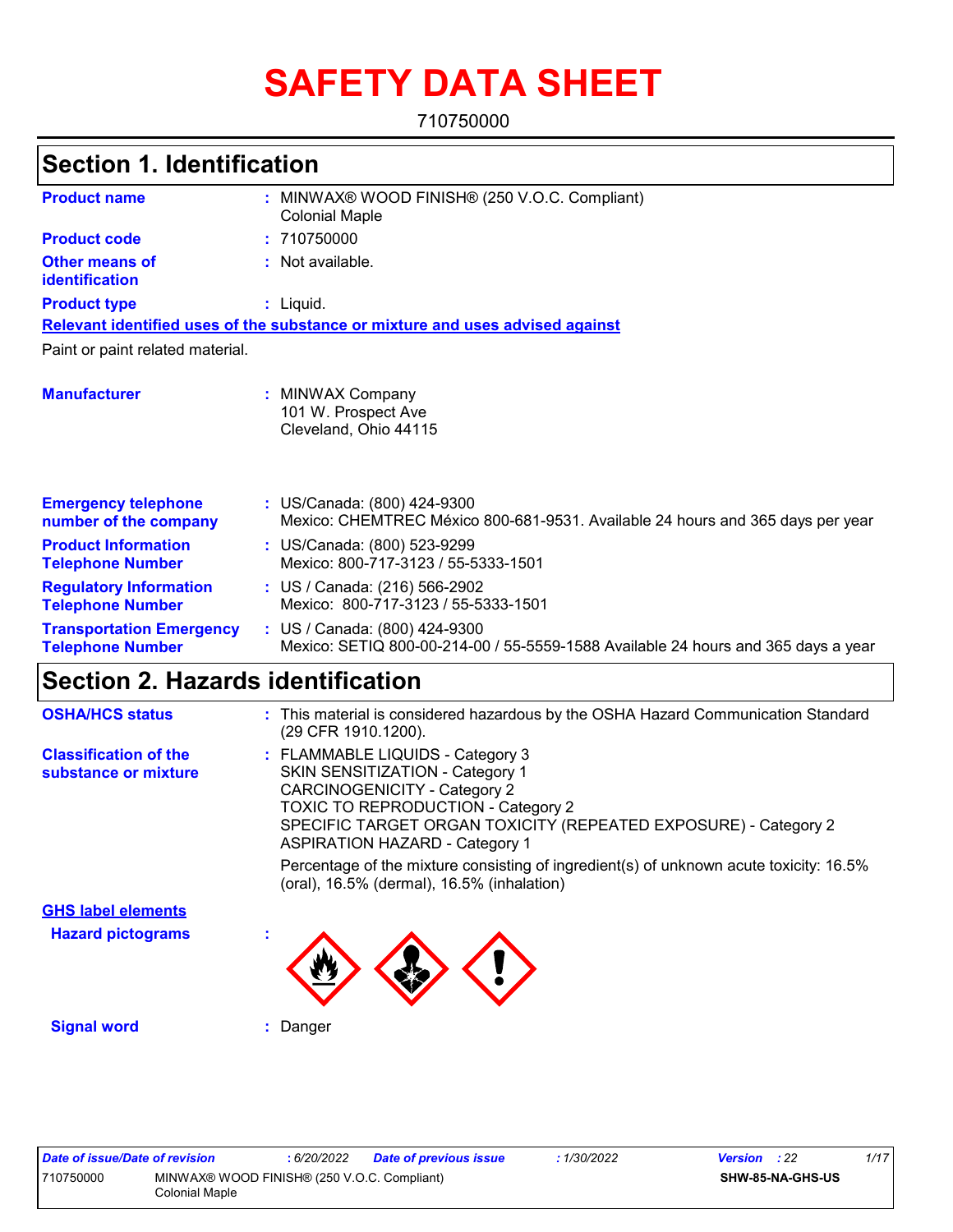# **Section 2. Hazards identification**

| <b>Hazard statements</b>                   | : Flammable liquid and vapor.<br>May be fatal if swallowed and enters airways.                                                                                                                                                                                                                                                                                                                                                                                                                                                                                                  |
|--------------------------------------------|---------------------------------------------------------------------------------------------------------------------------------------------------------------------------------------------------------------------------------------------------------------------------------------------------------------------------------------------------------------------------------------------------------------------------------------------------------------------------------------------------------------------------------------------------------------------------------|
|                                            | May cause an allergic skin reaction.                                                                                                                                                                                                                                                                                                                                                                                                                                                                                                                                            |
|                                            | Suspected of causing cancer.                                                                                                                                                                                                                                                                                                                                                                                                                                                                                                                                                    |
|                                            | Suspected of damaging fertility or the unborn child.                                                                                                                                                                                                                                                                                                                                                                                                                                                                                                                            |
|                                            | May cause damage to organs through prolonged or repeated exposure.                                                                                                                                                                                                                                                                                                                                                                                                                                                                                                              |
| <b>Precautionary statements</b>            |                                                                                                                                                                                                                                                                                                                                                                                                                                                                                                                                                                                 |
| <b>General</b>                             | : Read label before use. Keep out of reach of children. If medical advice is needed,<br>have product container or label at hand.                                                                                                                                                                                                                                                                                                                                                                                                                                                |
| <b>Prevention</b>                          | Obtain special instructions before use. Do not handle until all safety precautions have<br>÷.<br>been read and understood. Wear protective gloves, protective clothing and eye or face<br>protection. Keep away from heat, hot surfaces, sparks, open flames and other ignition<br>sources. No smoking. Use explosion-proof electrical, ventilating or lighting equipment.<br>Use non-sparking tools. Take action to prevent static discharges. Keep container<br>tightly closed. Do not breathe vapor. Contaminated work clothing must not be allowed<br>out of the workplace. |
| <b>Response</b>                            | : IF exposed or concerned: Get medical advice or attention. IF SWALLOWED:<br>Immediately call a POISON CENTER or doctor. Do NOT induce vomiting. IF ON SKIN<br>(or hair): Take off immediately all contaminated clothing. Rinse skin with water. Wash<br>contaminated clothing before reuse. IF ON SKIN: Wash with plenty of water. If skin<br>irritation or rash occurs: Get medical advice or attention.                                                                                                                                                                      |
| <b>Storage</b>                             | : Store locked up. Store in a well-ventilated place. Keep cool.                                                                                                                                                                                                                                                                                                                                                                                                                                                                                                                 |
| <b>Disposal</b>                            | : Dispose of contents and container in accordance with all local, regional, national and<br>international regulations.                                                                                                                                                                                                                                                                                                                                                                                                                                                          |
| <b>Supplemental label</b><br>elements      | DELAYED EFFECTS FROM LONG TERM OVEREXPOSURE. Contains solvents which<br>can cause permanent brain and nervous system damage. Intentional misuse by<br>deliberately concentrating and inhaling the contents can be harmful or fatal. WARNING:<br>This product contains chemicals known to the State of California to cause cancer and<br>birth defects or other reproductive harm.                                                                                                                                                                                               |
|                                            | This product contains a Significant New Use Rule (SNUR) Chemical. Do not allow this<br>product to enter drains, sewers, wastewater treatment systems, groundwater, streams,<br>lakes or ponds. See Environmental Data Sheet (EDS) for additional details.                                                                                                                                                                                                                                                                                                                       |
|                                            | Please refer to the SDS for additional information. Keep out of reach of children. Do not<br>transfer contents to other containers for storage.                                                                                                                                                                                                                                                                                                                                                                                                                                 |
| <b>Hazards not otherwise</b><br>classified | : DANGER: Rags, steel wool, other waste soaked with this product, and sanding residue<br>may spontaneously catch fire if improperly discarded. Immediately place rags, steel<br>wool, other waste soaked with this product, and sanding residue in a sealed, water-filled,<br>metal container. Dispose of in accordance with local fire regulations.                                                                                                                                                                                                                            |

# **Section 3. Composition/information on ingredients**

| Substance/mixture                              | : Mixture        |
|------------------------------------------------|------------------|
| <b>Other means of</b><br><i>identification</i> | : Not available. |

### **CAS number/other identifiers**

| <b>Ingredient name</b>                                                            | % by weight    | <b>CAS number</b>    |  |  |
|-----------------------------------------------------------------------------------|----------------|----------------------|--|--|
| Heavy Naphthenic Petroleum Oil                                                    | 225 - ≤50      | 64742-52-5           |  |  |
| Light Aliphatic Hydrocarbon                                                       | $\geq 10 - 20$ | 64742-47-8           |  |  |
| <b>Titanium Dioxide</b>                                                           | $\leq$ 3       | 13463-67-7           |  |  |
| Xylene, mixed isomers                                                             | $\leq$ 0.3     | 1330-20-7            |  |  |
| Methyl Ethyl Ketoxime                                                             | $\leq$ 0.3     | 96-29-7              |  |  |
| Heavy Petroleum Naphtha                                                           | $\leq$ 0.3     | 64741-65-7           |  |  |
| Hydrotreated Heavy Petroleum Naphtha                                              | $\leq$ 0.3     | 64742-48-9           |  |  |
| Mineral Spirits (Odorless)                                                        | l≤0.3          | 64742-47-8           |  |  |
| Date of issue/Date of revision<br><b>Date of previous issue</b><br>:6/20/2022     | :1/30/2022     | 2/17<br>Version : 22 |  |  |
| MINWAX® WOOD FINISH® (250 V.O.C. Compliant)<br>710750000<br><b>Colonial Maple</b> |                | SHW-85-NA-GHS-US     |  |  |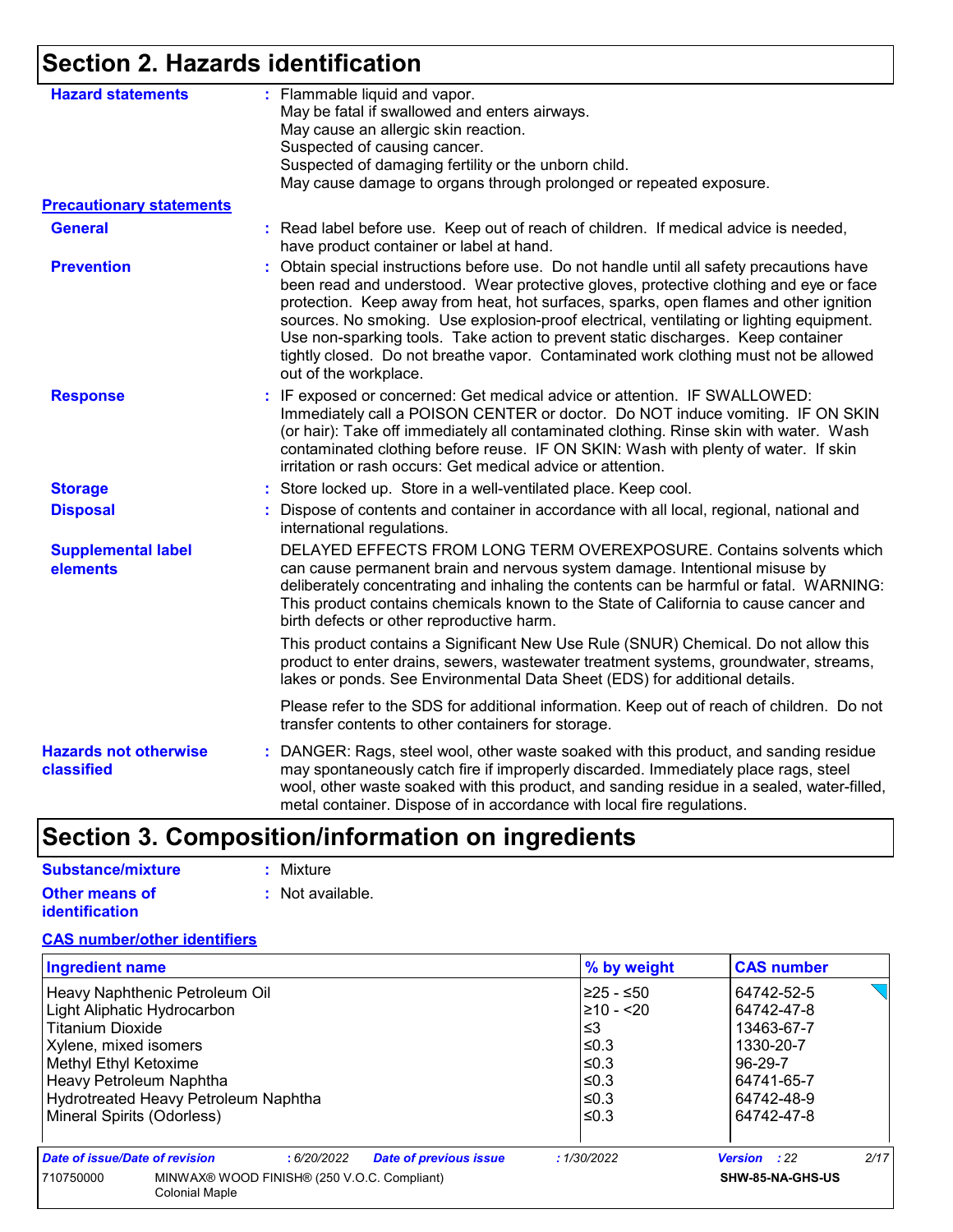# **Section 3. Composition/information on ingredients**

Zirconium 2-Ethylhexanoate 22464-99-9 22464-99-9

Any concentration shown as a range is to protect confidentiality or is due to batch variation.

**There are no additional ingredients present which, within the current knowledge of the supplier and in the concentrations applicable, are classified and hence require reporting in this section.**

**Occupational exposure limits, if available, are listed in Section 8.**

### **Section 4. First aid measures**

| <b>Description of necessary first aid measures</b> |                                                                                                                                                                                                                                                                                                                                                                                                                                                                                                                                                                                                                                                                                                                                                         |
|----------------------------------------------------|---------------------------------------------------------------------------------------------------------------------------------------------------------------------------------------------------------------------------------------------------------------------------------------------------------------------------------------------------------------------------------------------------------------------------------------------------------------------------------------------------------------------------------------------------------------------------------------------------------------------------------------------------------------------------------------------------------------------------------------------------------|
| Eye contact                                        | : Immediately flush eyes with plenty of water, occasionally lifting the upper and lower<br>eyelids. Check for and remove any contact lenses. Continue to rinse for at least 10<br>minutes. Get medical attention.                                                                                                                                                                                                                                                                                                                                                                                                                                                                                                                                       |
| <b>Inhalation</b>                                  | : Remove victim to fresh air and keep at rest in a position comfortable for breathing. If<br>not breathing, if breathing is irregular or if respiratory arrest occurs, provide artificial<br>respiration or oxygen by trained personnel. It may be dangerous to the person providing<br>aid to give mouth-to-mouth resuscitation. Get medical attention. If unconscious, place<br>in recovery position and get medical attention immediately. Maintain an open airway.<br>Loosen tight clothing such as a collar, tie, belt or waistband.                                                                                                                                                                                                               |
| <b>Skin contact</b>                                | : Wash with plenty of soap and water. Remove contaminated clothing and shoes. Wash<br>contaminated clothing thoroughly with water before removing it, or wear gloves.<br>Continue to rinse for at least 10 minutes. Get medical attention. In the event of any<br>complaints or symptoms, avoid further exposure. Wash clothing before reuse. Clean<br>shoes thoroughly before reuse.                                                                                                                                                                                                                                                                                                                                                                   |
| <b>Ingestion</b>                                   | : Get medical attention immediately. Call a poison center or physician. Wash out mouth<br>with water. Remove dentures if any. If material has been swallowed and the exposed<br>person is conscious, give small quantities of water to drink. Stop if the exposed person<br>feels sick as vomiting may be dangerous. Aspiration hazard if swallowed. Can enter<br>lungs and cause damage. Do not induce vomiting. If vomiting occurs, the head should<br>be kept low so that vomit does not enter the lungs. Never give anything by mouth to an<br>unconscious person. If unconscious, place in recovery position and get medical<br>attention immediately. Maintain an open airway. Loosen tight clothing such as a collar,<br>tie, belt or waistband. |

### **Most important symptoms/effects, acute and delayed**

| <b>Potential acute health effects</b> |                                                                                                                                                      |
|---------------------------------------|------------------------------------------------------------------------------------------------------------------------------------------------------|
| Eye contact                           | : No known significant effects or critical hazards.                                                                                                  |
| <b>Inhalation</b>                     | : No known significant effects or critical hazards.                                                                                                  |
| <b>Skin contact</b>                   | : May cause an allergic skin reaction.                                                                                                               |
| <b>Ingestion</b>                      | : May be fatal if swallowed and enters airways.                                                                                                      |
| <b>Over-exposure signs/symptoms</b>   |                                                                                                                                                      |
| <b>Eye contact</b>                    | : No specific data.                                                                                                                                  |
| <b>Inhalation</b>                     | : Adverse symptoms may include the following:<br>reduced fetal weight<br>increase in fetal deaths<br>skeletal malformations                          |
| <b>Skin contact</b>                   | : Adverse symptoms may include the following:<br>irritation<br>redness<br>reduced fetal weight<br>increase in fetal deaths<br>skeletal malformations |

| Date of issue/Date of revision |                                                               | : 6/20/2022 | <b>Date of previous issue</b> | : 1/30/2022 | <b>Version</b> : 22 |                         | 3/17 |
|--------------------------------|---------------------------------------------------------------|-------------|-------------------------------|-------------|---------------------|-------------------------|------|
| 710750000                      | MINWAX® WOOD FINISH® (250 V.O.C. Compliant)<br>Colonial Maple |             |                               |             |                     | <b>SHW-85-NA-GHS-US</b> |      |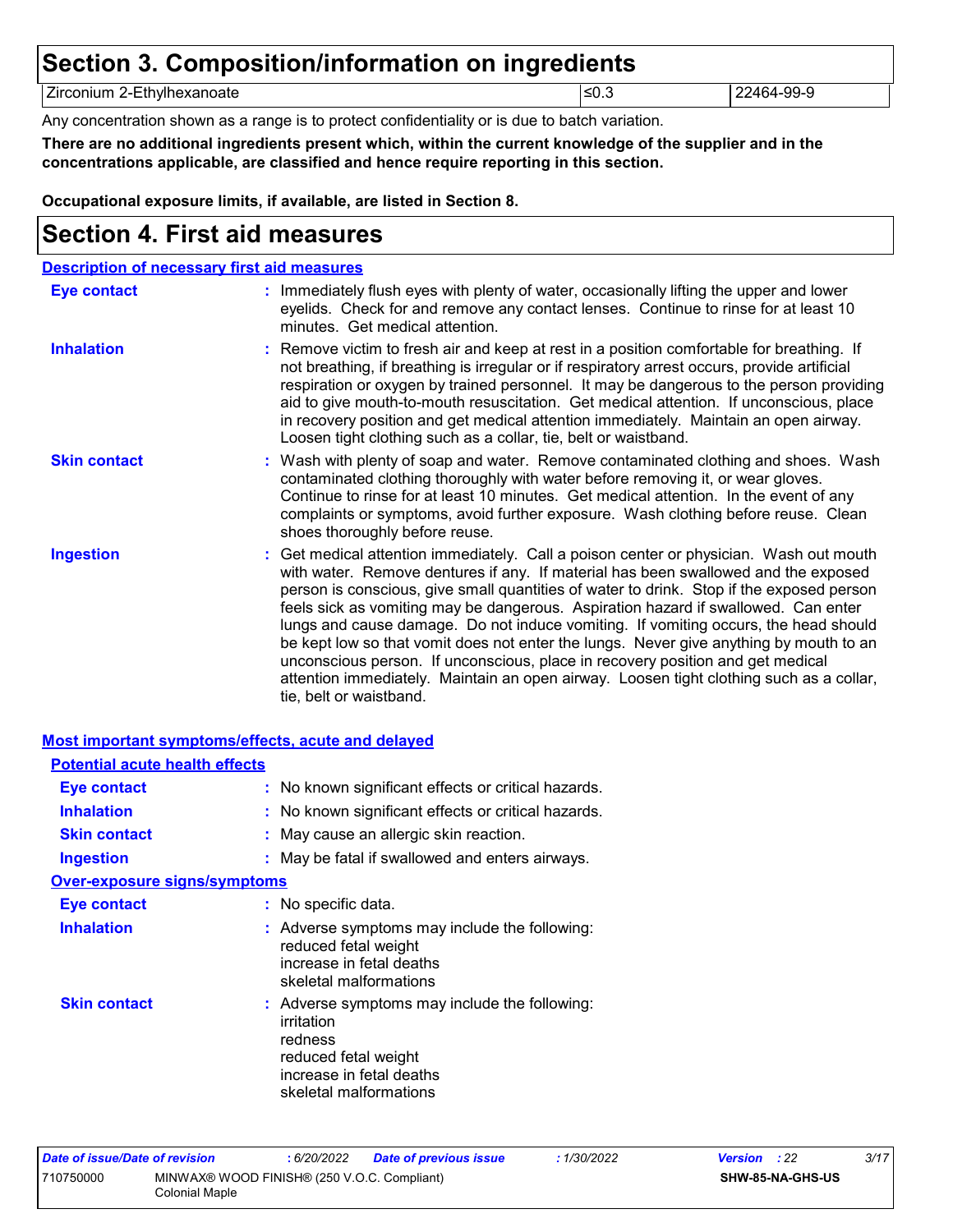# **Section 4. First aid measures**

| <b>Ingestion</b>                  | Adverse symptoms may include the following:<br>÷.<br>nausea or vomiting<br>reduced fetal weight<br>increase in fetal deaths<br>skeletal malformations                                                                                                                 |  |  |  |
|-----------------------------------|-----------------------------------------------------------------------------------------------------------------------------------------------------------------------------------------------------------------------------------------------------------------------|--|--|--|
|                                   | <u>Indication of immediate medical attention and special treatment needed, if necessary</u>                                                                                                                                                                           |  |  |  |
| <b>Notes to physician</b>         | : Treat symptomatically. Contact poison treatment specialist immediately if large<br>quantities have been ingested or inhaled.                                                                                                                                        |  |  |  |
| <b>Specific treatments</b>        | : No specific treatment.                                                                                                                                                                                                                                              |  |  |  |
| <b>Protection of first-aiders</b> | : No action shall be taken involving any personal risk or without suitable training. It may<br>be dangerous to the person providing aid to give mouth-to-mouth resuscitation. Wash<br>contaminated clothing thoroughly with water before removing it, or wear gloves. |  |  |  |

### **See toxicological information (Section 11)**

# **Section 5. Fire-fighting measures**

| <b>Extinguishing media</b>                               |                                                                                                                                                                                                                                                                                                                                                                                                                          |
|----------------------------------------------------------|--------------------------------------------------------------------------------------------------------------------------------------------------------------------------------------------------------------------------------------------------------------------------------------------------------------------------------------------------------------------------------------------------------------------------|
| <b>Suitable extinguishing</b><br>media                   | : Use dry chemical, $CO2$ , water spray (fog) or foam.                                                                                                                                                                                                                                                                                                                                                                   |
| <b>Unsuitable extinguishing</b><br>media                 | : Do not use water jet.                                                                                                                                                                                                                                                                                                                                                                                                  |
| <b>Specific hazards arising</b><br>from the chemical     | : Flammable liquid and vapor. Runoff to sewer may create fire or explosion hazard. In a<br>fire or if heated, a pressure increase will occur and the container may burst, with the risk<br>of a subsequent explosion. The vapor/gas is heavier than air and will spread along the<br>ground. Vapors may accumulate in low or confined areas or travel a considerable<br>distance to a source of ignition and flash back. |
| <b>Hazardous thermal</b><br>decomposition products       | Decomposition products may include the following materials:<br>carbon dioxide<br>carbon monoxide<br>metal oxide/oxides                                                                                                                                                                                                                                                                                                   |
| <b>Special protective actions</b><br>for fire-fighters   | : Promptly isolate the scene by removing all persons from the vicinity of the incident if<br>there is a fire. No action shall be taken involving any personal risk or without suitable<br>training. Move containers from fire area if this can be done without risk. Use water<br>spray to keep fire-exposed containers cool.                                                                                            |
| <b>Special protective</b><br>equipment for fire-fighters | : Fire-fighters should wear appropriate protective equipment and self-contained breathing<br>apparatus (SCBA) with a full face-piece operated in positive pressure mode.                                                                                                                                                                                                                                                 |

# **Section 6. Accidental release measures**

|                                | Personal precautions, protective equipment and emergency procedures                                                                                                                                                                                                                                                                                                                                                                                                                             |
|--------------------------------|-------------------------------------------------------------------------------------------------------------------------------------------------------------------------------------------------------------------------------------------------------------------------------------------------------------------------------------------------------------------------------------------------------------------------------------------------------------------------------------------------|
| For non-emergency<br>personnel | : No action shall be taken involving any personal risk or without suitable training.<br>Evacuate surrounding areas. Keep unnecessary and unprotected personnel from<br>entering. Do not touch or walk through spilled material. Shut off all ignition sources.<br>No flares, smoking or flames in hazard area. Avoid breathing vapor or mist. Provide<br>adequate ventilation. Wear appropriate respirator when ventilation is inadequate. Put<br>on appropriate personal protective equipment. |
| For emergency responders       | If specialized clothing is required to deal with the spillage, take note of any information in<br>÷.<br>Section 8 on suitable and unsuitable materials. See also the information in "For non-<br>emergency personnel".                                                                                                                                                                                                                                                                          |

| Date of issue/Date of revision |                                                               | : 6/20/2022 | Date of previous issue | 1/30/2022 | <b>Version</b> : 22 |                  | 4/17 |
|--------------------------------|---------------------------------------------------------------|-------------|------------------------|-----------|---------------------|------------------|------|
| 710750000                      | MINWAX® WOOD FINISH® (250 V.O.C. Compliant)<br>Colonial Maple |             |                        |           |                     | SHW-85-NA-GHS-US |      |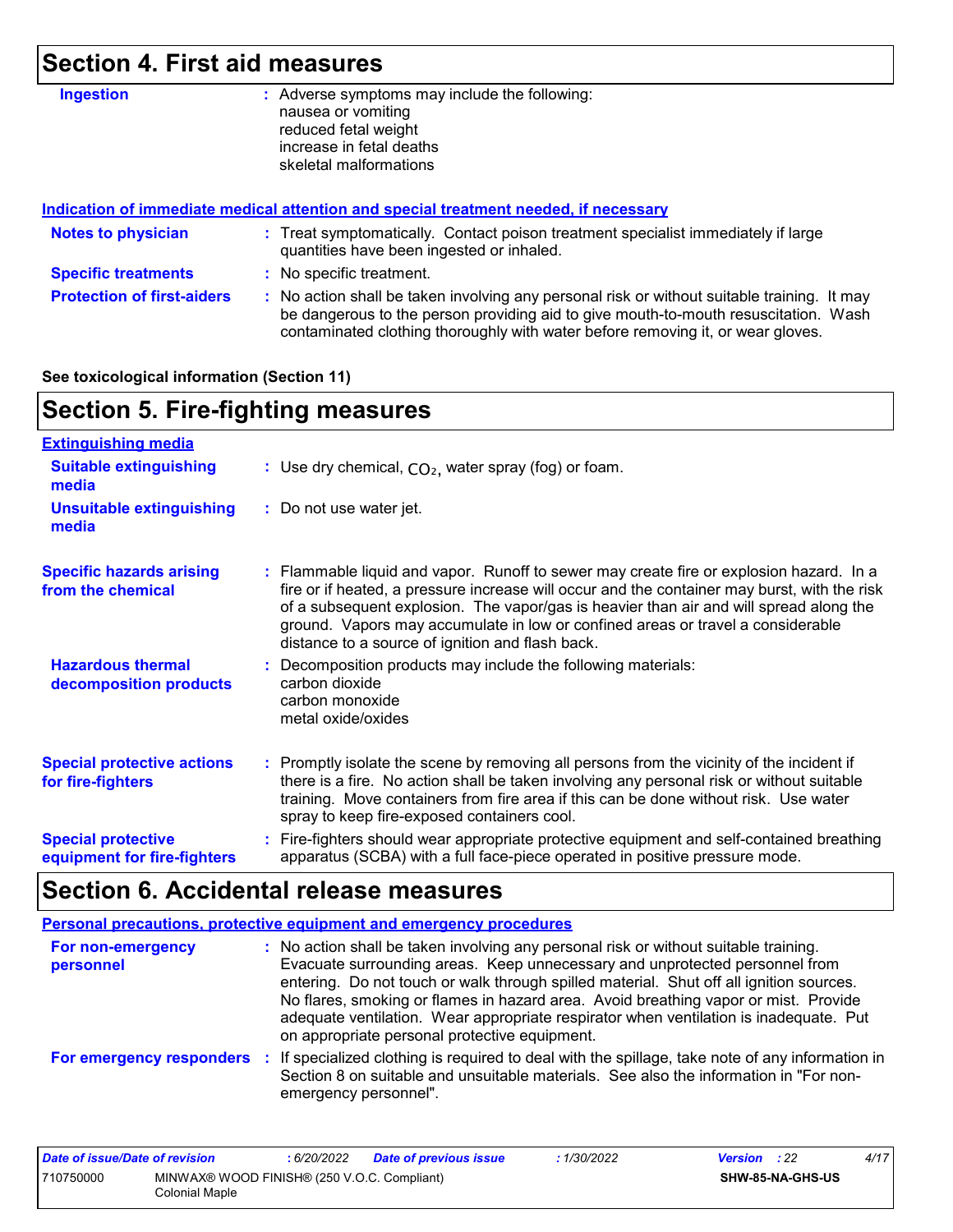### **Section 6. Accidental release measures**

#### **Environmental precautions : This product contains a Significant New Use Rule (SNUR) Chemical. Do not allow this product to enter drains, sewers, wastewater treatment systems, groundwater, streams, lakes or ponds. See Environmental Data Sheet (EDS) for additional details.**

Avoid dispersal of spilled material and runoff and contact with soil, waterways, drains and sewers. Inform the relevant authorities if the product has caused environmental pollution (sewers, waterways, soil or air).

#### **Methods and materials for containment and cleaning up**

#### : Stop leak if without risk. Move containers from spill area. Use spark-proof tools and explosion-proof equipment. Dilute with water and mop up if water-soluble. Alternatively, or if water-insoluble, absorb with an inert dry material and place in an appropriate waste disposal container. Dispose of via a licensed waste disposal contractor. **Small spill :**

Stop leak if without risk. Move containers from spill area. Use spark-proof tools and explosion-proof equipment. Approach release from upwind. Prevent entry into sewers, water courses, basements or confined areas. Wash spillages into an effluent treatment plant or proceed as follows. Contain and collect spillage with non-combustible, absorbent material e.g. sand, earth, vermiculite or diatomaceous earth and place in container for disposal according to local regulations (see Section 13). Dispose of via a licensed waste disposal contractor. Contaminated absorbent material may pose the same hazard as the spilled product. Note: see Section 1 for emergency contact information and Section 13 for waste disposal. **Large spill :**

### **Section 7. Handling and storage**

### **Precautions for safe handling**

| <b>Protective measures</b>                                                       | : Put on appropriate personal protective equipment (see Section 8). Persons with a<br>history of skin sensitization problems should not be employed in any process in which<br>this product is used. Avoid exposure - obtain special instructions before use. Avoid<br>exposure during pregnancy. Do not handle until all safety precautions have been read<br>and understood. Do not get in eyes or on skin or clothing. Do not breathe vapor or mist.<br>Do not swallow. Use only with adequate ventilation. Wear appropriate respirator when<br>ventilation is inadequate. Do not enter storage areas and confined spaces unless<br>adequately ventilated. Keep in the original container or an approved alternative made<br>from a compatible material, kept tightly closed when not in use. Store and use away<br>from heat, sparks, open flame or any other ignition source. Use explosion-proof<br>electrical (ventilating, lighting and material handling) equipment. Use only non-sparking<br>tools. Take precautionary measures against electrostatic discharges. Empty containers<br>retain product residue and can be hazardous. Do not reuse container. |
|----------------------------------------------------------------------------------|----------------------------------------------------------------------------------------------------------------------------------------------------------------------------------------------------------------------------------------------------------------------------------------------------------------------------------------------------------------------------------------------------------------------------------------------------------------------------------------------------------------------------------------------------------------------------------------------------------------------------------------------------------------------------------------------------------------------------------------------------------------------------------------------------------------------------------------------------------------------------------------------------------------------------------------------------------------------------------------------------------------------------------------------------------------------------------------------------------------------------------------------------------------------|
| <b>Advice on general</b><br>occupational hygiene                                 | : Eating, drinking and smoking should be prohibited in areas where this material is<br>handled, stored and processed. Workers should wash hands and face before eating,<br>drinking and smoking. Remove contaminated clothing and protective equipment before<br>entering eating areas. See also Section 8 for additional information on hygiene<br>measures.                                                                                                                                                                                                                                                                                                                                                                                                                                                                                                                                                                                                                                                                                                                                                                                                        |
| <b>Conditions for safe storage,</b><br>including any<br><b>incompatibilities</b> | Store in accordance with local regulations. Store in a segregated and approved area.<br>Store in original container protected from direct sunlight in a dry, cool and well-ventilated<br>area, away from incompatible materials (see Section 10) and food and drink. Store<br>locked up. Eliminate all ignition sources. Separate from oxidizing materials. Keep<br>container tightly closed and sealed until ready for use. Containers that have been<br>opened must be carefully resealed and kept upright to prevent leakage. Do not store in<br>unlabeled containers. Use appropriate containment to avoid environmental<br>contamination. See Section 10 for incompatible materials before handling or use.                                                                                                                                                                                                                                                                                                                                                                                                                                                     |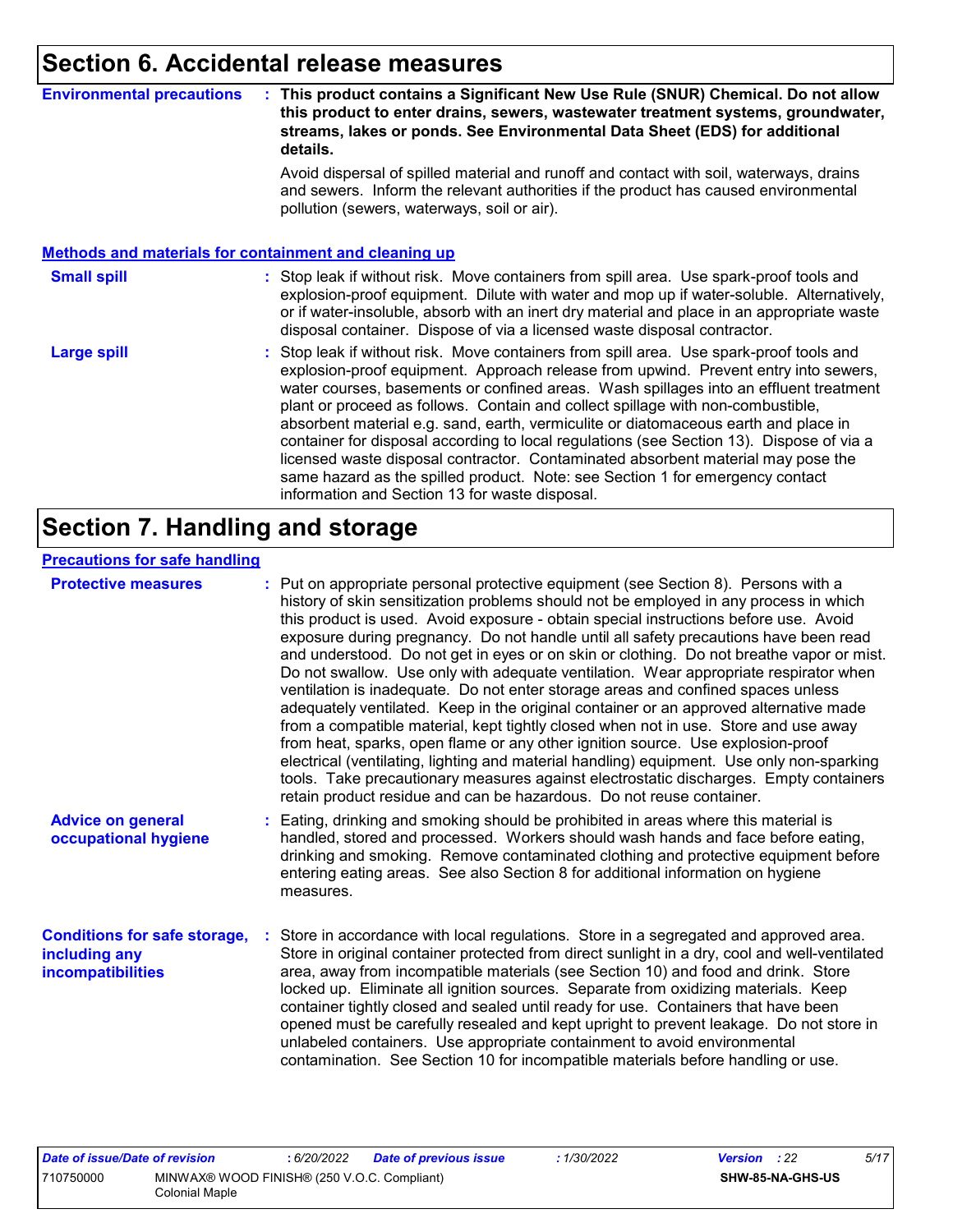### **Control parameters**

**Occupational exposure limits (OSHA United States)**

| <b>Ingredient name</b>               | CAS#       | <b>Exposure limits</b>                                                                                                                                                                                                                                                                                                                                            |
|--------------------------------------|------------|-------------------------------------------------------------------------------------------------------------------------------------------------------------------------------------------------------------------------------------------------------------------------------------------------------------------------------------------------------------------|
| Heavy Naphthenic Petroleum Oil       | 64742-52-5 | ACGIH TLV (United States, 1/2021).<br>TWA: 5 mg/m <sup>3</sup> 8 hours. Form: Inhalable<br>fraction<br>OSHA PEL (United States, 5/2018).<br>TWA: 5 mg/m <sup>3</sup> 8 hours.<br>NIOSH REL (United States, 10/2020).<br>TWA: 5 mg/m <sup>3</sup> 10 hours. Form: Mist<br>STEL: 10 mg/m <sup>3</sup> 15 minutes. Form: Mist                                        |
| Light Aliphatic Hydrocarbon          | 64742-47-8 | ACGIH TLV (United States, 1/2021).<br>Absorbed through skin.<br>TWA: 200 mg/m <sup>3</sup> , (as total hydrocarbon<br>vapor) 8 hours.                                                                                                                                                                                                                             |
| <b>Titanium Dioxide</b>              | 13463-67-7 | ACGIH TLV (United States, 1/2021).<br>TWA: 10 mg/m <sup>3</sup> 8 hours.<br>OSHA PEL (United States, 5/2018).<br>TWA: 15 mg/m <sup>3</sup> 8 hours. Form: Total dust                                                                                                                                                                                              |
| Xylene, mixed isomers                | 1330-20-7  | ACGIH TLV (United States, 1/2021).<br>TWA: 100 ppm 8 hours.<br>TWA: $434$ mg/m <sup>3</sup> 8 hours.<br>STEL: 150 ppm 15 minutes.<br>STEL: 651 mg/m <sup>3</sup> 15 minutes.<br>OSHA PEL (United States, 5/2018).<br>TWA: 100 ppm 8 hours.<br>TWA: 435 mg/m <sup>3</sup> 8 hours.                                                                                 |
| Methyl Ethyl Ketoxime                | 96-29-7    | OARS WEEL (United States, 1/2021). Skin<br>sensitizer.<br>TWA: 10 ppm 8 hours.                                                                                                                                                                                                                                                                                    |
| Naphtha (petroleum), heavy alkylate  | 64741-65-7 | None.                                                                                                                                                                                                                                                                                                                                                             |
| Hydrotreated Heavy Petroleum Naphtha | 64742-48-9 | None.                                                                                                                                                                                                                                                                                                                                                             |
| Mineral Spirits (Odorless)           | 64742-47-8 | ACGIH TLV (United States, 1/2021).<br>Absorbed through skin.<br>TWA: 200 mg/m <sup>3</sup> , (as total hydrocarbon<br>vapor) 8 hours.                                                                                                                                                                                                                             |
| Zirconium 2-Ethylhexanoate           | 22464-99-9 | ACGIH TLV (United States, 1/2021).<br>TWA: $5 \text{ mg/m}^3$ , (as Zr) 8 hours.<br>STEL: 10 mg/m <sup>3</sup> , (as Zr) 15 minutes.<br>NIOSH REL (United States, 10/2020).<br>TWA: $5 \text{ mg/m}^3$ , (as Zr) 10 hours.<br>STEL: 10 mg/m <sup>3</sup> , (as Zr) 15 minutes.<br>OSHA PEL (United States, 5/2018).<br>TWA: $5 \text{ mg/m}^3$ , (as Zr) 8 hours. |

### **Occupational exposure limits (Canada)**

| <b>Ingredient name</b>                            |                                                                      | CAS#       | <b>Exposure limits</b>        |                                                                |                                                                                                                                                                                                                                                |                     |      |
|---------------------------------------------------|----------------------------------------------------------------------|------------|-------------------------------|----------------------------------------------------------------|------------------------------------------------------------------------------------------------------------------------------------------------------------------------------------------------------------------------------------------------|---------------------|------|
| Petroleum refining, hydrotreated light distillate |                                                                      |            | 64742-47-8                    | vapour) 8 hours.<br>Absorbed through skin.<br>vapour) 8 hours. | <b>CA British Columbia Provincial (Canada,</b><br>6/2021). Absorbed through skin.<br>TWA: 200 mg/m <sup>3</sup> , (as total hydrocarbon<br>CA Alberta Provincial (Canada, 6/2018).<br>8 hrs OEL: 200 mg/m <sup>3</sup> , (as total hydrocarbon |                     |      |
| Date of issue/Date of revision                    |                                                                      | :6/20/2022 | <b>Date of previous issue</b> |                                                                | :1/30/2022                                                                                                                                                                                                                                     | <b>Version</b> : 22 | 6/17 |
| 710750000                                         | MINWAX® WOOD FINISH® (250 V.O.C. Compliant)<br><b>Colonial Maple</b> |            |                               |                                                                |                                                                                                                                                                                                                                                | SHW-85-NA-GHS-US    |      |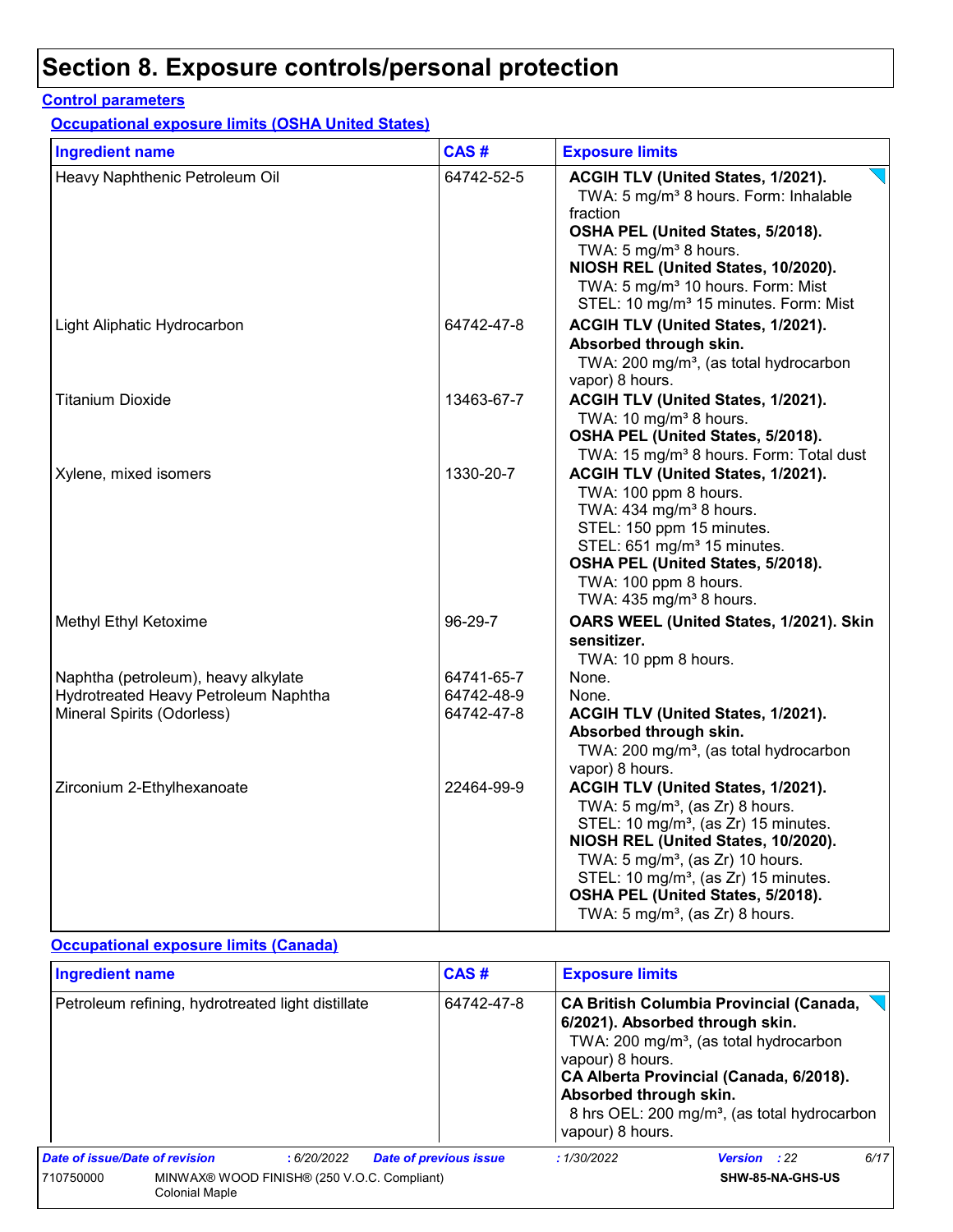|                                                   |            | CA Ontario Provincial (Canada, 6/2019).<br>Absorbed through skin.<br>TWA: 200 mg/m <sup>3</sup> , (as total hydrocarbon<br>vapour) 8 hours.                                                                                                                                                                                                                                                                                                                                                                                                                                                                                                                                                                                        |
|---------------------------------------------------|------------|------------------------------------------------------------------------------------------------------------------------------------------------------------------------------------------------------------------------------------------------------------------------------------------------------------------------------------------------------------------------------------------------------------------------------------------------------------------------------------------------------------------------------------------------------------------------------------------------------------------------------------------------------------------------------------------------------------------------------------|
| Titanium dioxide                                  | 13463-67-7 | <b>CA British Columbia Provincial (Canada,</b><br>$6/2021$ ).<br>TWA: 10 mg/m <sup>3</sup> 8 hours. Form: Total dust<br>TWA: 3 mg/m <sup>3</sup> 8 hours. Form: respirable<br>fraction<br>CA Quebec Provincial (Canada, 6/2021).<br>TWAEV: 10 mg/m <sup>3</sup> 8 hours. Form: Total dust.<br>CA Alberta Provincial (Canada, 6/2018).<br>8 hrs OEL: 10 mg/m <sup>3</sup> 8 hours.<br>CA Ontario Provincial (Canada, 6/2019).<br>TWA: 10 mg/m <sup>3</sup> 8 hours.<br><b>CA Saskatchewan Provincial (Canada,</b><br>7/2013).<br>STEL: 20 mg/m <sup>3</sup> 15 minutes.<br>TWA: 10 mg/m <sup>3</sup> 8 hours.                                                                                                                       |
| Xylene                                            | 1330-20-7  | CA Alberta Provincial (Canada, 6/2018).<br>8 hrs OEL: 100 ppm 8 hours.<br>15 min OEL: 651 mg/m <sup>3</sup> 15 minutes.<br>15 min OEL: 150 ppm 15 minutes.<br>8 hrs OEL: 434 mg/m <sup>3</sup> 8 hours.<br><b>CA British Columbia Provincial (Canada,</b><br>6/2021).<br>TWA: 100 ppm 8 hours.<br>STEL: 150 ppm 15 minutes.<br>CA Quebec Provincial (Canada, 6/2021).<br>TWAEV: 100 ppm 8 hours.<br>TWAEV: 434 mg/m <sup>3</sup> 8 hours.<br>STEV: 150 ppm 15 minutes.<br>STEV: 651 mg/m <sup>3</sup> 15 minutes.<br>CA Ontario Provincial (Canada, 6/2019).<br>STEL: 150 ppm 15 minutes.<br>TWA: 100 ppm 8 hours.<br><b>CA Saskatchewan Provincial (Canada,</b><br>7/2013).<br>STEL: 150 ppm 15 minutes.<br>TWA: 100 ppm 8 hours. |
| Methyl Ethyl Ketoxime                             | 96-29-7    | OARS WEEL (United States, 1/2021). Skin<br>sensitizer.                                                                                                                                                                                                                                                                                                                                                                                                                                                                                                                                                                                                                                                                             |
| Petroleum refining, hydrotreated light distillate | 64742-47-8 | TWA: 10 ppm 8 hours.<br><b>CA British Columbia Provincial (Canada,</b><br>6/2021). Absorbed through skin.<br>TWA: 200 mg/m <sup>3</sup> , (as total hydrocarbon<br>vapour) 8 hours.<br>CA Alberta Provincial (Canada, 6/2018).<br>Absorbed through skin.<br>8 hrs OEL: 200 mg/m <sup>3</sup> , (as total hydrocarbon<br>vapour) 8 hours.<br>CA Ontario Provincial (Canada, 6/2019).<br>Absorbed through skin.<br>TWA: 200 mg/m <sup>3</sup> , (as total hydrocarbon<br>vapour) 8 hours.                                                                                                                                                                                                                                            |
|                                                   |            |                                                                                                                                                                                                                                                                                                                                                                                                                                                                                                                                                                                                                                                                                                                                    |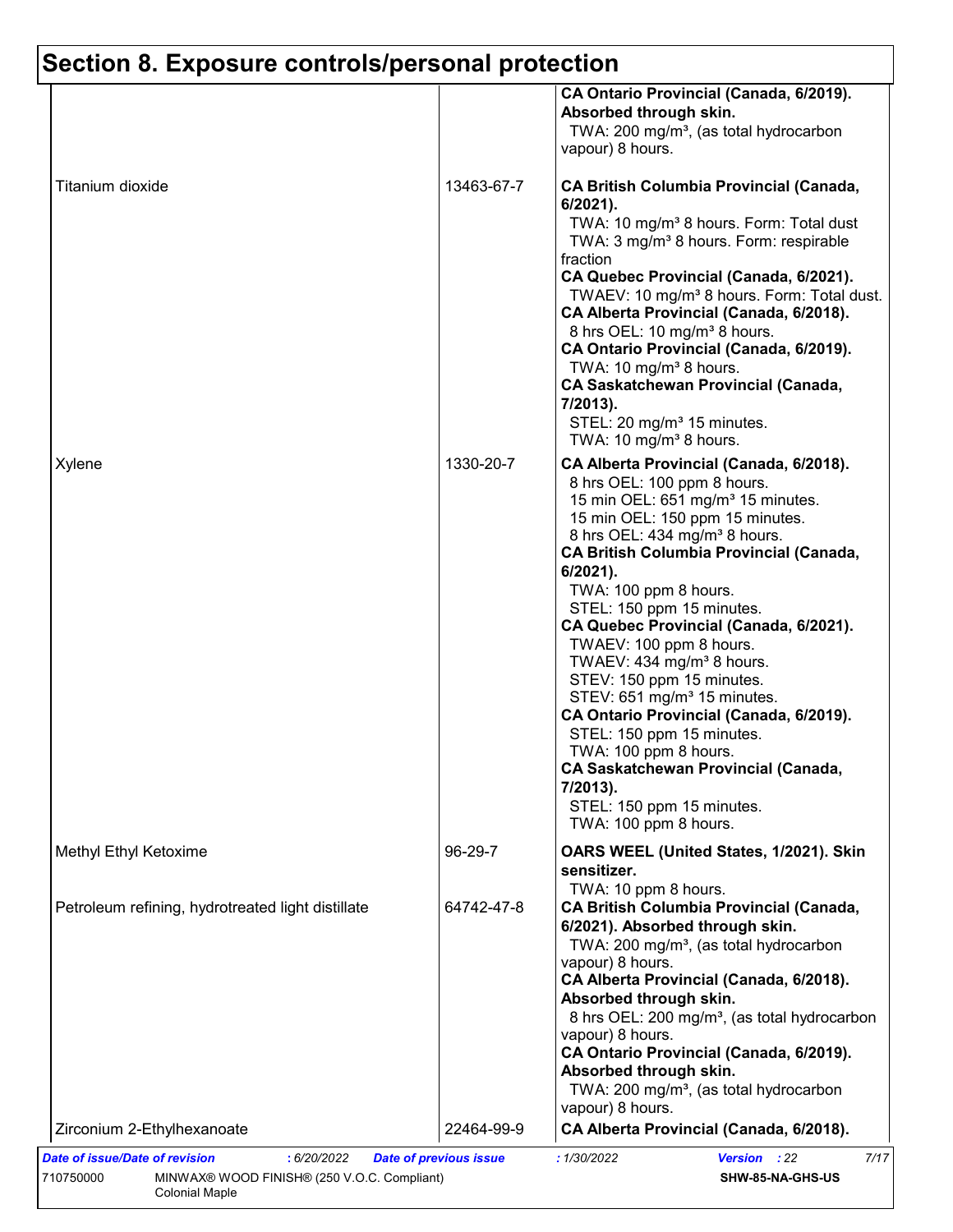| 2-Butoxyethanol | 111-76-2 | 8 hrs OEL: 5 mg/m <sup>3</sup> , (as Zr) 8 hours.<br>15 min OEL: 10 mg/m <sup>3</sup> , (as Zr) 15 minutes.<br><b>CA British Columbia Provincial (Canada,</b><br>$6/2021$ ).<br>TWA: $5 \text{ mg/m}^3$ , (as Zr) 8 hours.<br>STEL: 10 mg/m <sup>3</sup> , (as Zr) 15 minutes.<br>CA Quebec Provincial (Canada, 6/2021).<br>TWAEV: $5 \text{ mg/m}^3$ , (as Zr) 8 hours.<br>STEV: 10 mg/m <sup>3</sup> , (as Zr) 15 minutes.<br>CA Ontario Provincial (Canada, 6/2019).<br>STEL: 10 mg/m <sup>3</sup> , (as Zr) 15 minutes.<br>TWA: 5 mg/m <sup>3</sup> , (as Zr) 8 hours.<br>CA Alberta Provincial (Canada, 6/2018). |
|-----------------|----------|-----------------------------------------------------------------------------------------------------------------------------------------------------------------------------------------------------------------------------------------------------------------------------------------------------------------------------------------------------------------------------------------------------------------------------------------------------------------------------------------------------------------------------------------------------------------------------------------------------------------------|
|                 |          | 8 hrs OEL: 97 mg/m <sup>3</sup> 8 hours.<br>8 hrs OEL: 20 ppm 8 hours.<br><b>CA British Columbia Provincial (Canada,</b><br>$6/2021$ ).<br>TWA: 20 ppm 8 hours.<br>CA Ontario Provincial (Canada, 6/2019).<br>TWA: 20 ppm 8 hours.<br>CA Quebec Provincial (Canada, 6/2021).<br>TWAEV: 20 ppm 8 hours.<br><b>CA Saskatchewan Provincial (Canada,</b><br>7/2013).<br>STEL: 30 ppm 15 minutes.<br>TWA: 20 ppm 8 hours.                                                                                                                                                                                                  |

### **Occupational exposure limits (Mexico)**

|                             | CAS#       | <b>Exposure limits</b>                                                                                                                       |
|-----------------------------|------------|----------------------------------------------------------------------------------------------------------------------------------------------|
| Light Aliphatic Hydrocarbon | 64742-47-8 | <b>ACGIH TLV (United States, 1/2021).</b><br>Absorbed through skin.<br>TWA: 200 mg/m <sup>3</sup> , (as total hydrocarbon<br>vapor) 8 hours. |
| Zirconium 2-Ethylhexanoate  | 22464-99-9 | NOM-010-STPS-2014 (Mexico, 4/2016).<br>TWA: $5 \text{ mg/m}^3$ , (as Zr) 8 hours.<br>STEL: 10 mg/m <sup>3</sup> , (as Zr) 15 minutes.        |

| <b>Appropriate engineering</b><br>controls       | : Use only with adequate ventilation. Use process enclosures, local exhaust ventilation or<br>other engineering controls to keep worker exposure to airborne contaminants below any<br>recommended or statutory limits. The engineering controls also need to keep gas,<br>vapor or dust concentrations below any lower explosive limits. Use explosion-proof<br>ventilation equipment. |
|--------------------------------------------------|-----------------------------------------------------------------------------------------------------------------------------------------------------------------------------------------------------------------------------------------------------------------------------------------------------------------------------------------------------------------------------------------|
| <b>Environmental exposure</b><br><b>controls</b> | This product contains a Significant New Use Rule (SNUR) Chemical. Do not allow<br>this product to enter drains, sewers, wastewater treatment systems, groundwater,<br>streams, lakes or ponds. See Environmental Data Sheet (EDS) for additional<br>details.                                                                                                                            |
|                                                  | Emissions from ventilation or work process equipment should be checked to ensure<br>they comply with the requirements of environmental protection legislation. In some<br>cases, fume scrubbers, filters or engineering modifications to the process equipment<br>will be necessary to reduce emissions to acceptable levels.                                                           |
| Individual protection measures                   |                                                                                                                                                                                                                                                                                                                                                                                         |

#### **Individual protection measures**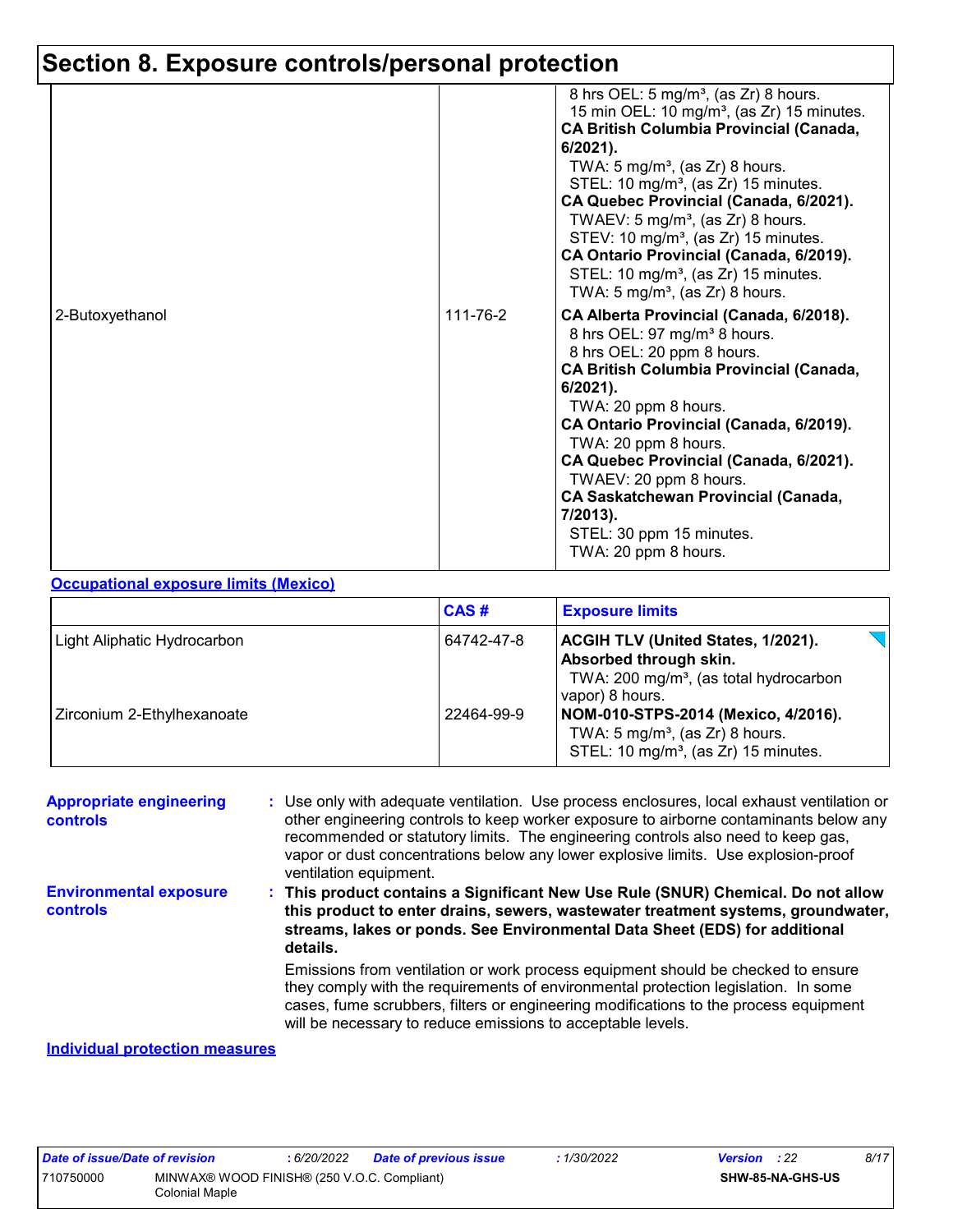| <b>Hygiene measures</b>       | : Wash hands, forearms and face thoroughly after handling chemical products, before<br>eating, smoking and using the lavatory and at the end of the working period.<br>Appropriate techniques should be used to remove potentially contaminated clothing.<br>Contaminated work clothing should not be allowed out of the workplace. Wash<br>contaminated clothing before reusing. Ensure that eyewash stations and safety<br>showers are close to the workstation location.                                                                                                                                            |
|-------------------------------|------------------------------------------------------------------------------------------------------------------------------------------------------------------------------------------------------------------------------------------------------------------------------------------------------------------------------------------------------------------------------------------------------------------------------------------------------------------------------------------------------------------------------------------------------------------------------------------------------------------------|
| <b>Eye/face protection</b>    | : Safety eyewear complying with an approved standard should be used when a risk<br>assessment indicates this is necessary to avoid exposure to liquid splashes, mists,<br>gases or dusts. If contact is possible, the following protection should be worn, unless<br>the assessment indicates a higher degree of protection: safety glasses with side-<br>shields.                                                                                                                                                                                                                                                     |
| <b>Skin protection</b>        |                                                                                                                                                                                                                                                                                                                                                                                                                                                                                                                                                                                                                        |
| <b>Hand protection</b>        | : Chemical-resistant, impervious gloves complying with an approved standard should be<br>worn at all times when handling chemical products if a risk assessment indicates this is<br>necessary. Considering the parameters specified by the glove manufacturer, check<br>during use that the gloves are still retaining their protective properties. It should be<br>noted that the time to breakthrough for any glove material may be different for different<br>glove manufacturers. In the case of mixtures, consisting of several substances, the<br>protection time of the gloves cannot be accurately estimated. |
| <b>Body protection</b>        | : Personal protective equipment for the body should be selected based on the task being<br>performed and the risks involved and should be approved by a specialist before<br>handling this product. When there is a risk of ignition from static electricity, wear anti-<br>static protective clothing. For the greatest protection from static discharges, clothing<br>should include anti-static overalls, boots and gloves.                                                                                                                                                                                         |
| <b>Other skin protection</b>  | : Appropriate footwear and any additional skin protection measures should be selected<br>based on the task being performed and the risks involved and should be approved by a<br>specialist before handling this product.                                                                                                                                                                                                                                                                                                                                                                                              |
| <b>Respiratory protection</b> | : Based on the hazard and potential for exposure, select a respirator that meets the<br>appropriate standard or certification. Respirators must be used according to a<br>respiratory protection program to ensure proper fitting, training, and other important<br>aspects of use.                                                                                                                                                                                                                                                                                                                                    |

# **Section 9. Physical and chemical properties**

The conditions of measurement of all properties are at standard temperature and pressure unless otherwise indicated.

| <b>Appearance</b>                                                 |                                                            |                       |      |
|-------------------------------------------------------------------|------------------------------------------------------------|-----------------------|------|
| <b>Physical state</b>                                             | : Liquid.                                                  |                       |      |
| <b>Color</b>                                                      | : Not available.                                           |                       |      |
| <b>Odor</b>                                                       | : Not available.                                           |                       |      |
| <b>Odor threshold</b>                                             | : Not available.                                           |                       |      |
| рH                                                                | : Not applicable.                                          |                       |      |
| <b>Melting point/freezing point</b>                               | : Not available.                                           |                       |      |
| <b>Boiling point, initial boiling</b><br>point, and boiling range | : $148^{\circ}$ C (298.4 $^{\circ}$ F)                     |                       |      |
| <b>Flash point</b>                                                | : Closed cup: 39°C (102.2°F) [Pensky-Martens Closed Cup]   |                       |      |
| <b>Evaporation rate</b>                                           | $\therefore$ 0.13 (butyl acetate = 1)                      |                       |      |
| <b>Flammability</b>                                               | : Not available.                                           |                       |      |
| Lower and upper explosion<br>limit/flammability limit             | $:$ Lower: 1%<br>Upper: 6%                                 |                       |      |
| <b>Vapor pressure</b>                                             | : $0.17$ kPa (1.27 mm Hg)                                  |                       |      |
| <b>Relative vapor density</b>                                     | : $5$ [Air = 1]                                            |                       |      |
| <b>Relative density</b>                                           | : 0.93                                                     |                       |      |
| Date of issue/Date of revision                                    | : 6/20/2022<br><b>Date of previous issue</b><br>:1/30/2022 | <b>Version</b><br>:22 | 9/17 |
| 710750000<br><b>Colonial Maple</b>                                | MINWAX® WOOD FINISH® (250 V.O.C. Compliant)                | SHW-85-NA-GHS-US      |      |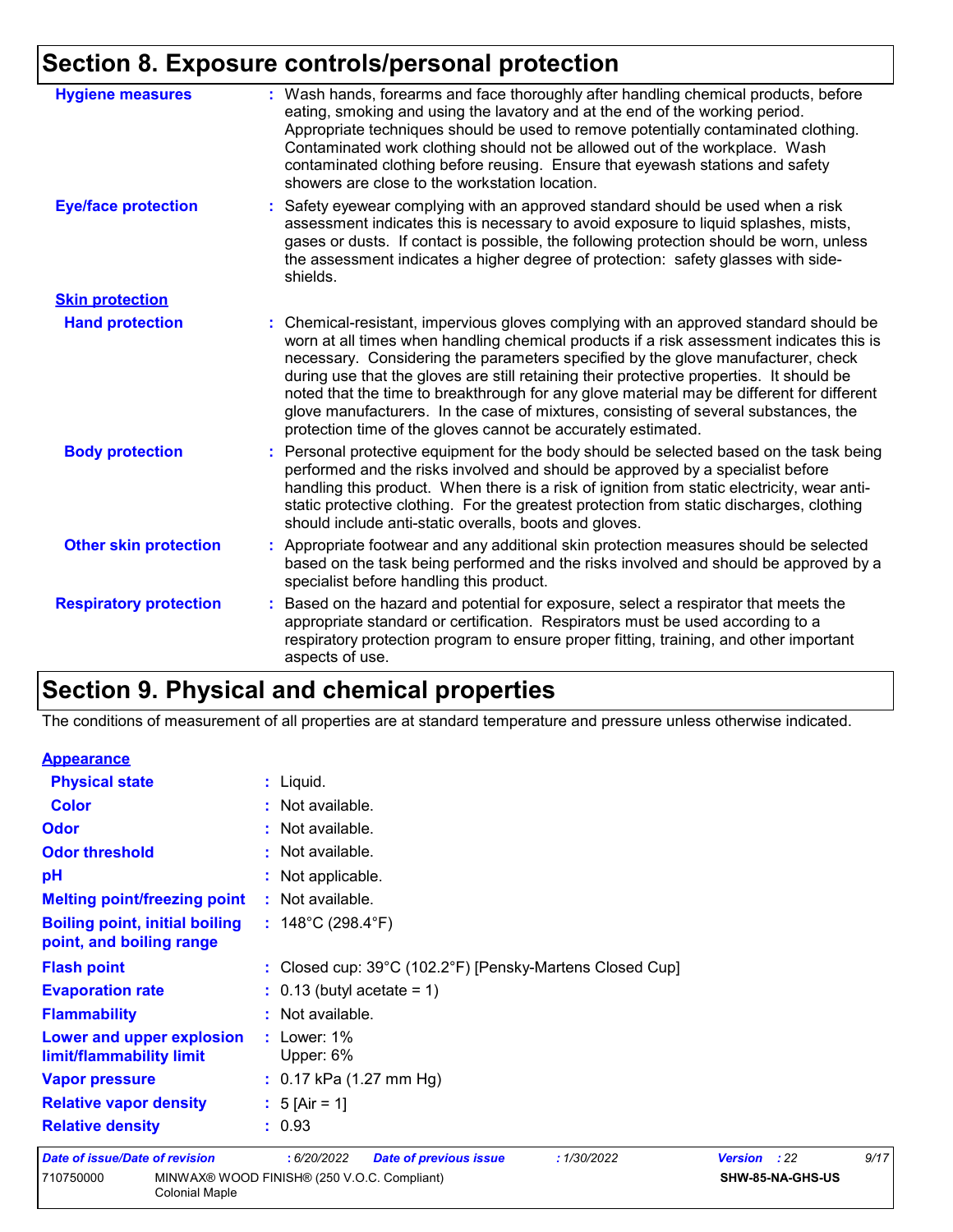## **Section 9. Physical and chemical properties**

| <b>Solubility</b>                                 | : Not available.                                                 |
|---------------------------------------------------|------------------------------------------------------------------|
| <b>Partition coefficient: n-</b><br>octanol/water | : Not applicable.                                                |
| <b>Auto-ignition temperature</b>                  | : Not available.                                                 |
| <b>Decomposition temperature</b>                  | : Not available.                                                 |
| <b>Viscosity</b>                                  | : Kinematic (40°C (104°F)): <20.5 mm <sup>2</sup> /s (<20.5 cSt) |
| <b>Molecular weight</b>                           | : Not applicable.                                                |
| <b>Aerosol product</b>                            |                                                                  |
| <b>Heat of combustion</b>                         | $: 16.65$ kJ/g                                                   |

# **Section 10. Stability and reactivity**

| <b>Reactivity</b>                                   | : No specific test data related to reactivity available for this product or its ingredients.                                                                                                                                                   |
|-----------------------------------------------------|------------------------------------------------------------------------------------------------------------------------------------------------------------------------------------------------------------------------------------------------|
| <b>Chemical stability</b>                           | : The product is stable.                                                                                                                                                                                                                       |
| <b>Possibility of hazardous</b><br><b>reactions</b> | : Under normal conditions of storage and use, hazardous reactions will not occur.                                                                                                                                                              |
| <b>Conditions to avoid</b>                          | Avoid all possible sources of ignition (spark or flame). Do not pressurize, cut, weld,<br>t.<br>braze, solder, drill, grind or expose containers to heat or sources of ignition. Do not<br>allow vapor to accumulate in low or confined areas. |
| <b>Incompatible materials</b>                       | Reactive or incompatible with the following materials:<br>oxidizing materials                                                                                                                                                                  |
| <b>Hazardous decomposition</b><br>products          | : Under normal conditions of storage and use, hazardous decomposition products should<br>not be produced.                                                                                                                                      |

### **Section 11. Toxicological information**

### **Information on toxicological effects**

**Acute toxicity**

| <b>Product/ingredient name</b>                 | <b>Result</b>                | <b>Species</b> | <b>Dose</b>            | <b>Exposure</b> |
|------------------------------------------------|------------------------------|----------------|------------------------|-----------------|
| Heavy Naphthenic Petroleum<br>Oil              | LD50 Oral                    | Rat            | >5000 mg/kg            |                 |
| Xylene, mixed isomers                          | LC50 Inhalation Gas.         | Rat            | 6700 ppm               | 4 hours         |
|                                                | LD50 Oral                    | Rat            | 4300 mg/kg             |                 |
| Methyl Ethyl Ketoxime                          | LD50 Oral                    | Rat            | 930 mg/kg              |                 |
| <b>Hydrotreated Heavy</b><br>Petroleum Naphtha | <b>LC50 Inhalation Vapor</b> | Rat            | 8500 mg/m <sup>3</sup> | 4 hours         |
|                                                | LD50 Oral                    | Rat            | >6 g/kg                |                 |
| Zirconium 2-Ethylhexanoate                     | LD50 Dermal<br>LD50 Oral     | Rabbit<br>Rat  | >5 g/kg<br>$>5$ g/kg   |                 |

### **Irritation/Corrosion**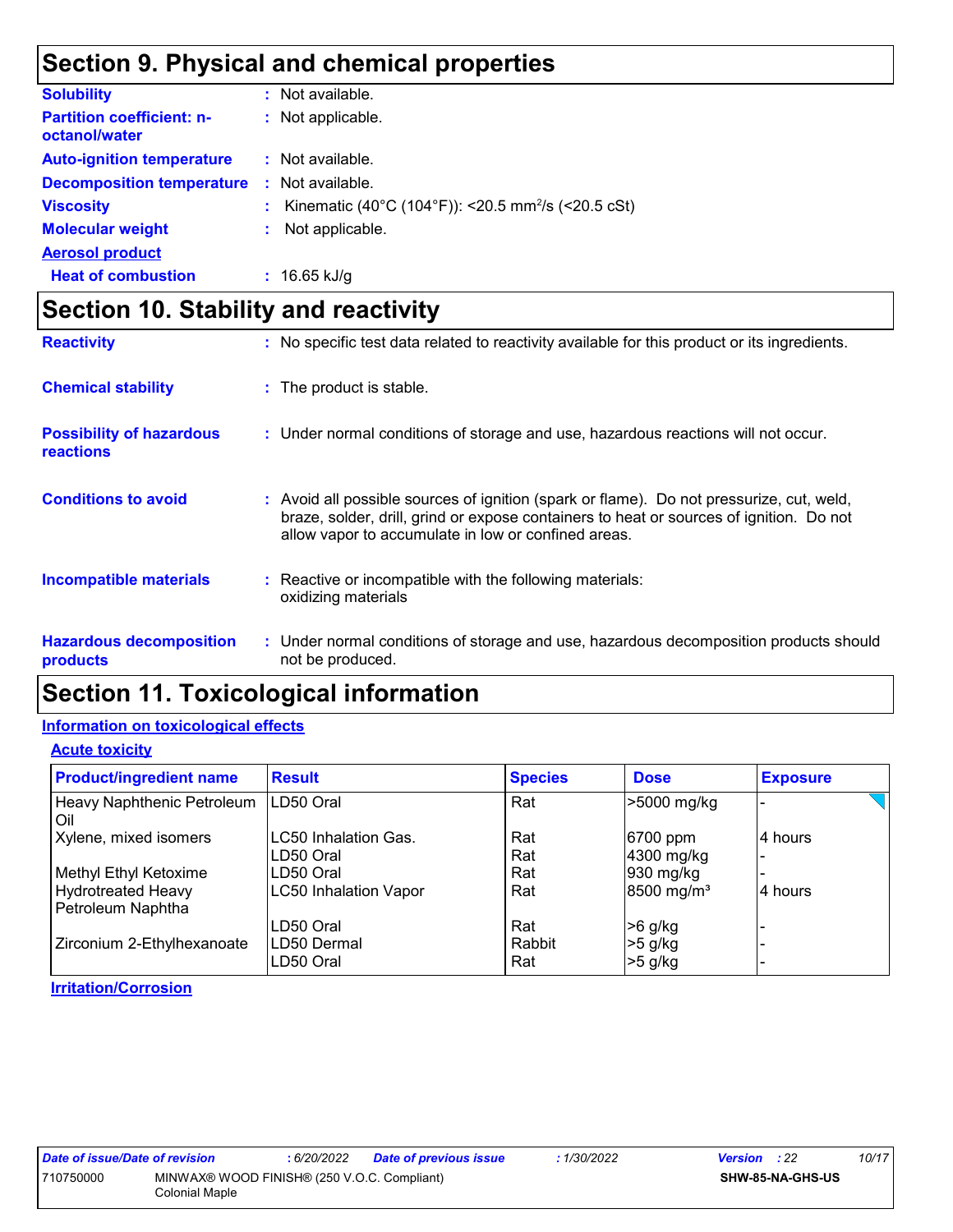# **Section 11. Toxicological information**

| <b>Product/ingredient name</b>    | <b>Result</b>            | <b>Species</b> | <b>Score</b> | <b>Exposure</b>      | <b>Observation</b> |
|-----------------------------------|--------------------------|----------------|--------------|----------------------|--------------------|
| Heavy Naphthenic Petroleum<br>Oil | Skin - Severe irritant   | Rabbit         |              | 500 mg               |                    |
| <b>Titanium Dioxide</b>           | Skin - Mild irritant     | Human          |              | 72 hours 300<br>ug I | $\blacksquare$     |
| Xylene, mixed isomers             | Eyes - Mild irritant     | Rabbit         |              | 87 mg                |                    |
|                                   | Eyes - Severe irritant   | Rabbit         |              | 24 hours 5<br>mg     |                    |
|                                   | Skin - Mild irritant     | Rat            |              | 8 hours 60 uL        |                    |
|                                   | Skin - Moderate irritant | Rabbit         |              | 24 hours 500         |                    |
|                                   |                          |                |              | mg                   |                    |
|                                   | Skin - Moderate irritant | Rabbit         |              | $100\%$              | ٠                  |
| Methyl Ethyl Ketoxime             | Eyes - Severe irritant   | Rabbit         |              | 100 uL               |                    |

### **Sensitization**

Not available.

### **Mutagenicity**

Not available.

### **Carcinogenicity**

Not available.

### **Classification**

| <b>Product/ingredient name</b> | <b>OSHA</b> | <b>IARC</b> | <b>NTP</b> |
|--------------------------------|-------------|-------------|------------|
| <b>Titanium Dioxide</b>        |             | 2B          |            |
| Xylene, mixed isomers          |             |             |            |

### **Reproductive toxicity**

Not available.

### **Teratogenicity**

Not available.

### **Specific target organ toxicity (single exposure)**

| <b>Name</b>                          | <b>Category</b> | <b>Route of</b><br>exposure | <b>Target organs</b>                   |
|--------------------------------------|-----------------|-----------------------------|----------------------------------------|
| Light Aliphatic Hydrocarbon          | Category 3      |                             | Respiratory tract<br>irritation        |
|                                      | Category 3      |                             | Narcotic effects                       |
| Xylene, mixed isomers                | Category 3      |                             | Respiratory tract<br>irritation        |
| Methyl Ethyl Ketoxime                | Category 1      |                             | upper respiratory<br>tract             |
|                                      | Category 3      |                             | Narcotic effects                       |
| Hydrotreated Heavy Petroleum Naphtha | Category 3      |                             | Respiratory tract<br><b>irritation</b> |
|                                      | Category 3      |                             | l Narcotic effects                     |
| Mineral Spirits (Odorless)           | Category 3      |                             | Respiratory tract<br>irritation        |
|                                      | Category 3      |                             | l Narcotic effects                     |

**Specific target organ toxicity (repeated exposure)**

| Date of issue/Date of revision                           |                | 6/20/2022 | <b>Date of previous issue</b> | 1/30/2022               | <b>Version</b> : 22 | 11/17 |
|----------------------------------------------------------|----------------|-----------|-------------------------------|-------------------------|---------------------|-------|
| MINWAX® WOOD FINISH® (250 V.O.C. Compliant)<br>710750000 |                |           |                               | <b>SHW-85-NA-GHS-US</b> |                     |       |
|                                                          | Colonial Maple |           |                               |                         |                     |       |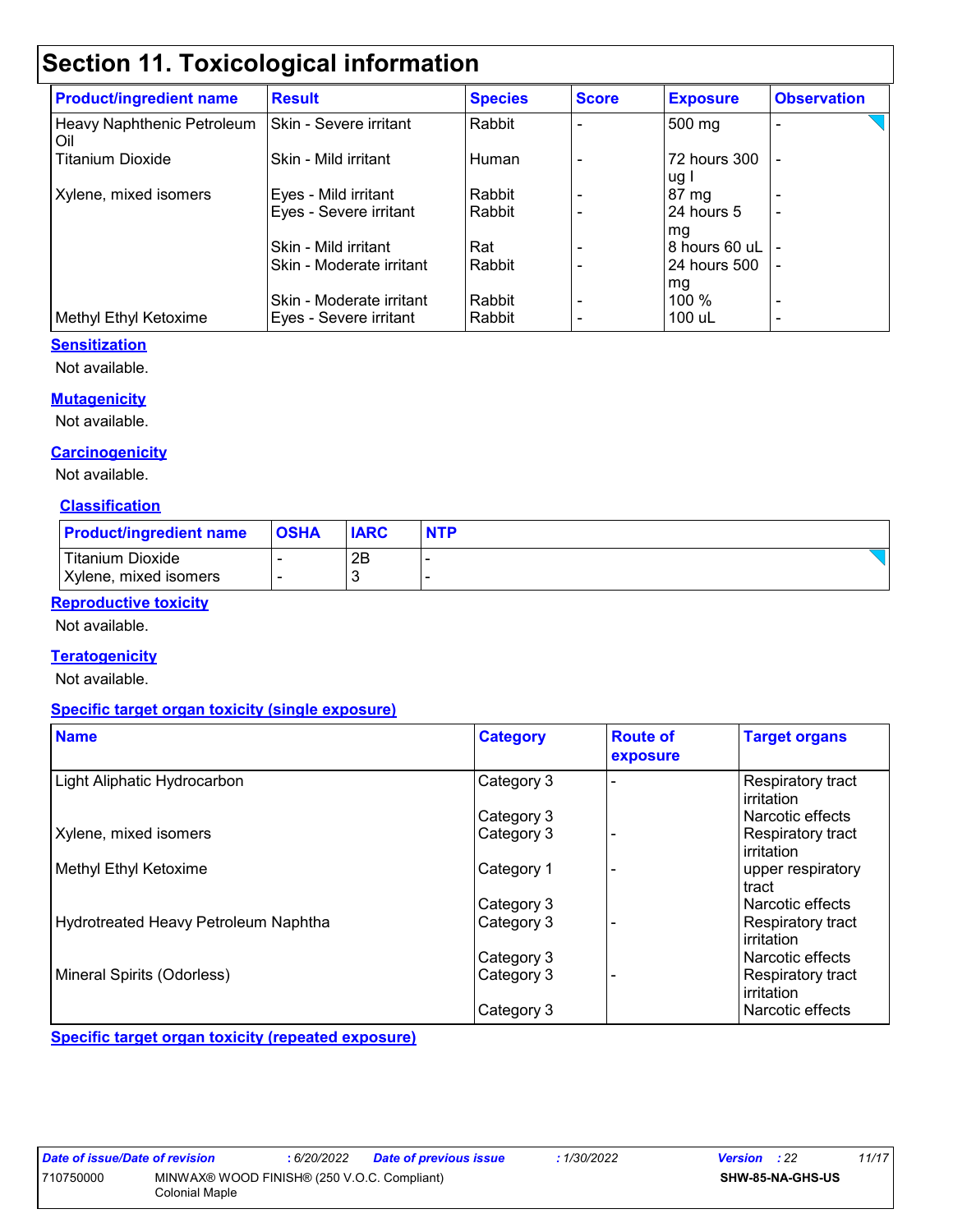# **Section 11. Toxicological information**

| <b>Name</b>                          | <b>Category</b> | <b>Route of</b><br>exposure | <b>Target organs</b> |
|--------------------------------------|-----------------|-----------------------------|----------------------|
| Light Aliphatic Hydrocarbon          | Category 2      |                             |                      |
| Xylene, mixed isomers                | Category 2      |                             |                      |
| Methyl Ethyl Ketoxime                | Category 2      |                             | blood system         |
| Hydrotreated Heavy Petroleum Naphtha | Category 2      |                             |                      |
| Mineral Spirits (Odorless)           | Category 2      |                             |                      |

### **Aspiration hazard**

| <b>Name</b>                          | <b>Result</b>                         |
|--------------------------------------|---------------------------------------|
| Light Aliphatic Hydrocarbon          | <b>ASPIRATION HAZARD - Category 1</b> |
| Xylene, mixed isomers                | <b>ASPIRATION HAZARD - Category 1</b> |
| Naphtha (petroleum), heavy alkylate  | <b>ASPIRATION HAZARD - Category 1</b> |
| Hydrotreated Heavy Petroleum Naphtha | <b>ASPIRATION HAZARD - Category 1</b> |
| Mineral Spirits (Odorless)           | <b>ASPIRATION HAZARD - Category 1</b> |

| <b>Information on the likely</b> |  | Not available. |
|----------------------------------|--|----------------|
|----------------------------------|--|----------------|

| routes of exposure                    |
|---------------------------------------|
| <b>Potential acute health effects</b> |

| <b>Eye contact</b>  | : No known significant effects or critical hazards. |
|---------------------|-----------------------------------------------------|
| <b>Inhalation</b>   | : No known significant effects or critical hazards. |
| <b>Skin contact</b> | : May cause an allergic skin reaction.              |
| <b>Ingestion</b>    | : May be fatal if swallowed and enters airways.     |

|                     | <b>Symptoms related to the physical, chemical and toxicological characteristics</b>                                                                  |
|---------------------|------------------------------------------------------------------------------------------------------------------------------------------------------|
| <b>Eye contact</b>  | : No specific data.                                                                                                                                  |
| <b>Inhalation</b>   | : Adverse symptoms may include the following:<br>reduced fetal weight<br>increase in fetal deaths<br>skeletal malformations                          |
| <b>Skin contact</b> | : Adverse symptoms may include the following:<br>irritation<br>redness<br>reduced fetal weight<br>increase in fetal deaths<br>skeletal malformations |
| <b>Ingestion</b>    | : Adverse symptoms may include the following:<br>nausea or vomiting<br>reduced fetal weight<br>increase in fetal deaths<br>skeletal malformations    |

|                                                        | Delayed and immediate effects and also chronic effects from short and long term exposure |
|--------------------------------------------------------|------------------------------------------------------------------------------------------|
| <b>Short term exposure</b>                             |                                                                                          |
| <b>Potential immediate : Not available.</b><br>effects |                                                                                          |
| <b>Potential delayed effects : Not available.</b>      |                                                                                          |
| Long term exposure                                     |                                                                                          |
| <b>Potential immediate : Not available.</b><br>effects |                                                                                          |
|                                                        |                                                                                          |

| Date of issue/Date of revision |                                                               | : 6/20/2022 | <b>Date of previous issue</b> | : 1/30/2022 | <b>Version</b> : 22     |  | 12/17 |
|--------------------------------|---------------------------------------------------------------|-------------|-------------------------------|-------------|-------------------------|--|-------|
| 710750000                      | MINWAX® WOOD FINISH® (250 V.O.C. Compliant)<br>Colonial Maple |             |                               |             | <b>SHW-85-NA-GHS-US</b> |  |       |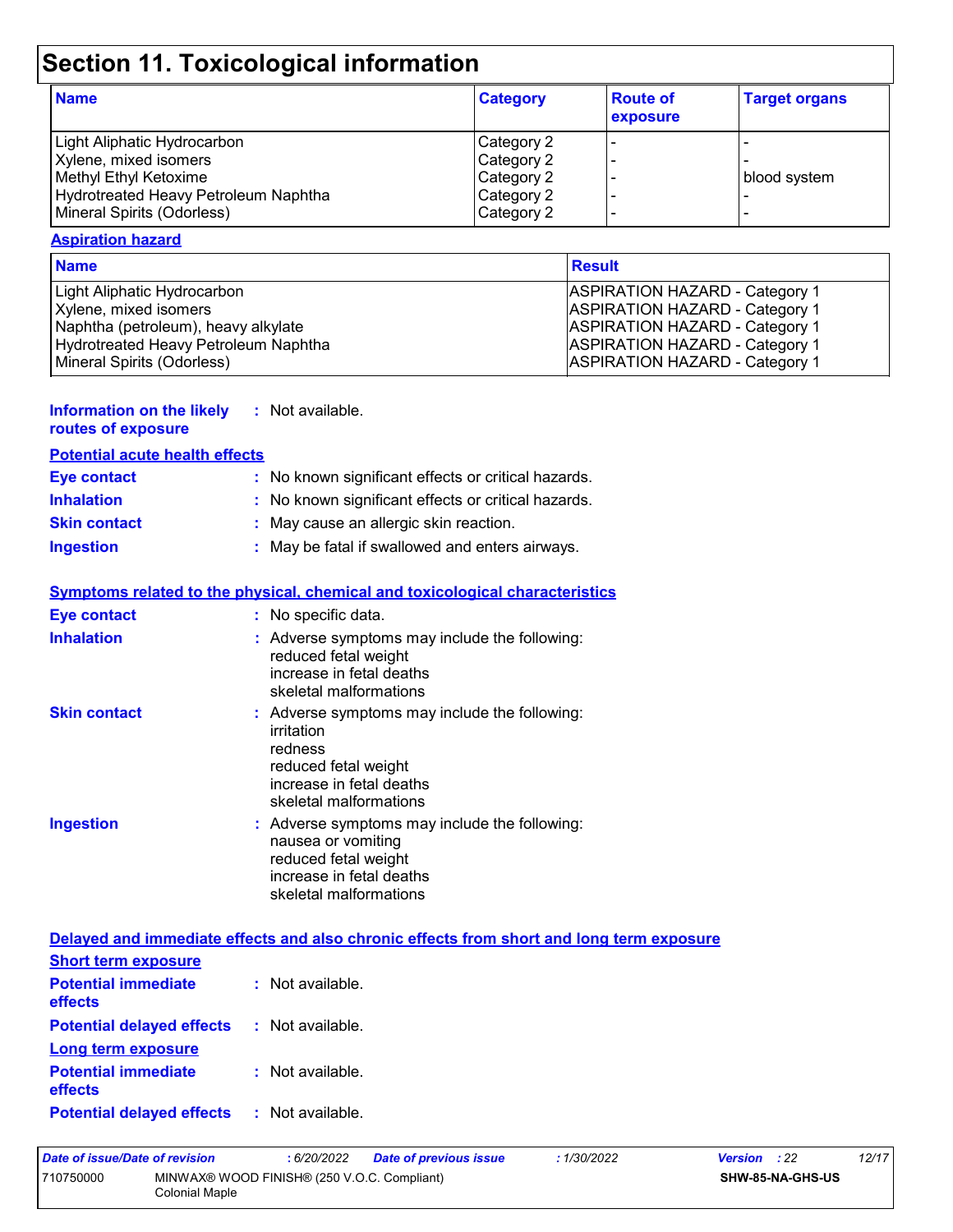## **Section 11. Toxicological information**

### **Potential chronic health effects**

Not available.

| <b>General</b>               | : May cause damage to organs through prolonged or repeated exposure. Once<br>sensitized, a severe allergic reaction may occur when subsequently exposed to very low<br>levels. |
|------------------------------|--------------------------------------------------------------------------------------------------------------------------------------------------------------------------------|
| <b>Carcinogenicity</b>       | : Suspected of causing cancer. Risk of cancer depends on duration and level of<br>exposure.                                                                                    |
| <b>Mutagenicity</b>          | : No known significant effects or critical hazards.                                                                                                                            |
| <b>Teratogenicity</b>        | : Suspected of damaging the unborn child.                                                                                                                                      |
| <b>Developmental effects</b> | : No known significant effects or critical hazards.                                                                                                                            |
| <b>Fertility effects</b>     | : No known significant effects or critical hazards.                                                                                                                            |

### **Numerical measures of toxicity** Not available. **Acute toxicity estimates**

# **Section 12. Ecological information**

### **Toxicity**

| <b>Product/ingredient name</b>                      | <b>Result</b>                                                          | <b>Species</b>                                           | <b>Exposure</b>    |
|-----------------------------------------------------|------------------------------------------------------------------------|----------------------------------------------------------|--------------------|
| Light Aliphatic Hydrocarbon                         | Acute LC50 2200 µg/l Fresh water                                       | Fish - Lepomis macrochirus                               | 4 days             |
| <b>Titanium Dioxide</b>                             | Acute LC50 >1000000 µg/l Marine water                                  | <b>Fish - Fundulus heteroclitus</b>                      | 96 hours           |
| Xylene, mixed isomers                               | Acute LC50 8500 µg/l Marine water                                      | Crustaceans - Palaemonetes<br>pugio                      | 48 hours           |
|                                                     | Acute LC50 13400 µg/l Fresh water                                      | Fish - Pimephales promelas                               | 196 hours          |
| Methyl Ethyl Ketoxime<br>Mineral Spirits (Odorless) | Acute LC50 843000 µg/l Fresh water<br>Acute LC50 2200 µg/l Fresh water | Fish - Pimephales promelas<br>Fish - Lepomis macrochirus | 96 hours<br>4 days |

### **Persistence and degradability**

| <b>Product/ingredient name</b> | <b>Aquatic half-life</b> | <b>Photolysis</b> | Biodegradability |
|--------------------------------|--------------------------|-------------------|------------------|
| Xylene, mixed isomers          |                          |                   | Readily          |

### **Bioaccumulative potential**

| <b>Product/ingredient name</b> | $LogP_{ow}$ | <b>BCF</b>   | <b>Potential</b> |
|--------------------------------|-------------|--------------|------------------|
| Xylene, mixed isomers          |             | 8.1 to 25.9  | low              |
| Methyl Ethyl Ketoxime          |             | l 2.5 to 5.8 | low              |
| <b>Hydrotreated Heavy</b>      |             | 10 to 2500   | high             |
| Petroleum Naphtha              |             |              |                  |
| Zirconium 2-Ethylhexanoate     |             | 2.96         | low              |

### **Mobility in soil**

#### **Soil/water partition coefficient (KOC)**

**:** Not available.

**Other adverse effects** : No known significant effects or critical hazards.

| Date of issue/Date of revision |                                                               | : 6/20/2022 | <b>Date of previous issue</b> | 1/30/2022 | <b>Version</b> : 22 |                         | 13/17 |
|--------------------------------|---------------------------------------------------------------|-------------|-------------------------------|-----------|---------------------|-------------------------|-------|
| 710750000                      | MINWAX® WOOD FINISH® (250 V.O.C. Compliant)<br>Colonial Maple |             |                               |           |                     | <b>SHW-85-NA-GHS-US</b> |       |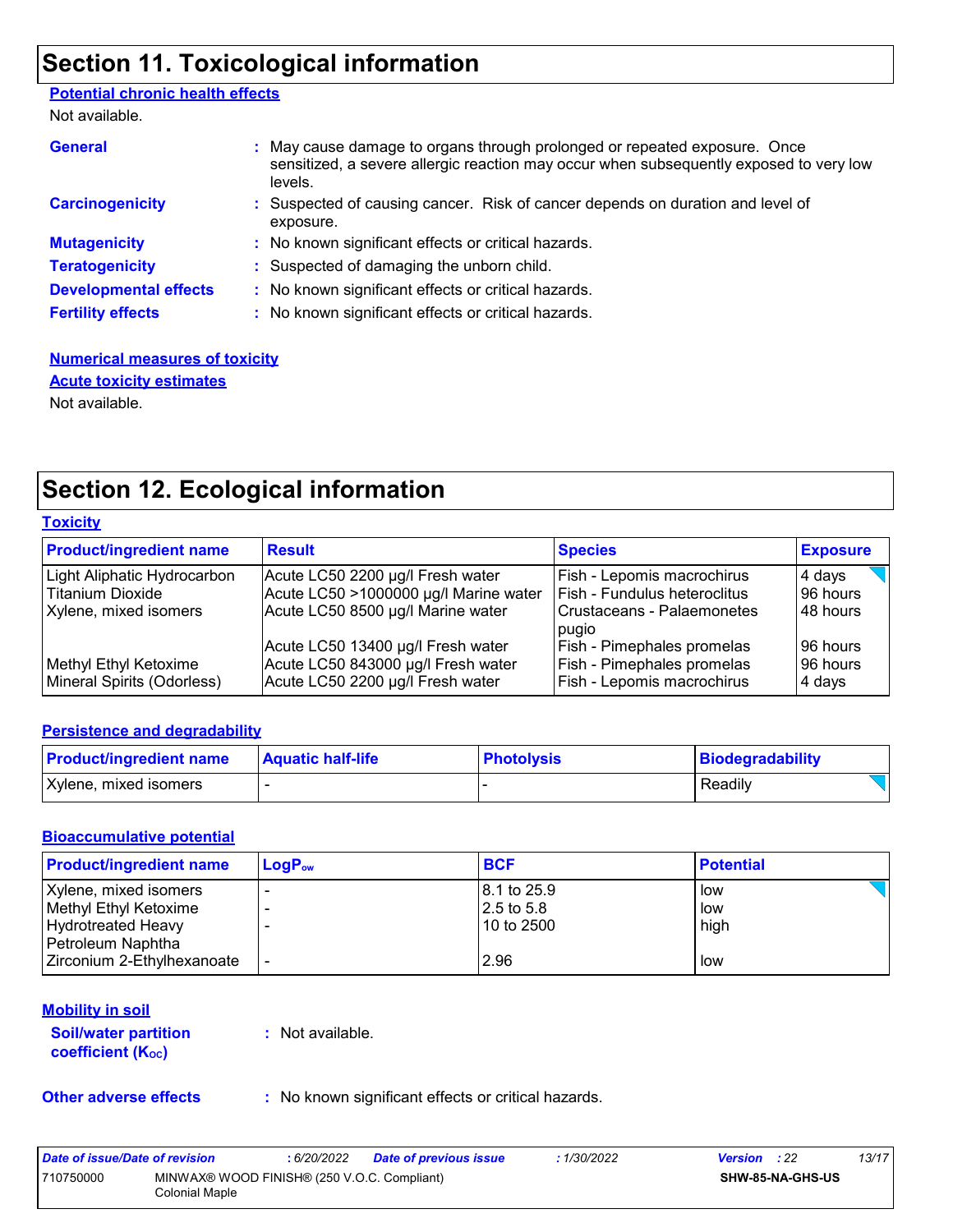### **Section 13. Disposal considerations**

**Disposal methods : This product contains a Significant New Use Rule (SNUR) Chemical. Do not allow this product to enter drains, sewers, wastewater treatment systems, groundwater, streams, lakes or ponds. See Environmental Data Sheet (EDS) for additional details.**

> The generation of waste should be avoided or minimized wherever possible. Disposal of this product, solutions and any by-products should at all times comply with the requirements of environmental protection and waste disposal legislation and any regional local authority requirements. Dispose of surplus and non-recyclable products via a licensed waste disposal contractor. Waste should not be disposed of untreated to the sewer unless fully compliant with the requirements of all authorities with jurisdiction. Waste packaging should be recycled. Incineration or landfill should only be considered when recycling is not feasible. This material and its container must be disposed of in a safe way. Care should be taken when handling emptied containers that have not been cleaned or rinsed out. Empty containers or liners may retain some product residues. Vapor from product residues may create a highly flammable or explosive atmosphere inside the container. Do not cut, weld or grind used containers unless they have been cleaned thoroughly internally. Avoid dispersal of spilled material and runoff and contact with soil, waterways, drains and sewers.

### **Section 14. Transport information**

|                                         | <b>DOT</b><br><b>Classification</b>                                                                                                                                                                                                                                                                                                      | <b>TDG</b><br><b>Classification</b>                                                                                                                 | <b>Mexico</b><br><b>Classification</b> | <b>IATA</b>   | <b>IMDG</b>                                |
|-----------------------------------------|------------------------------------------------------------------------------------------------------------------------------------------------------------------------------------------------------------------------------------------------------------------------------------------------------------------------------------------|-----------------------------------------------------------------------------------------------------------------------------------------------------|----------------------------------------|---------------|--------------------------------------------|
| <b>UN number</b>                        | <b>UN1263</b>                                                                                                                                                                                                                                                                                                                            | <b>UN1263</b>                                                                                                                                       | <b>UN1263</b>                          | <b>UN1263</b> | <b>UN1263</b>                              |
| <b>UN proper</b><br>shipping name       | <b>PAINT</b>                                                                                                                                                                                                                                                                                                                             | <b>PAINT</b>                                                                                                                                        | <b>PAINT</b>                           | <b>PAINT</b>  | <b>PAINT</b>                               |
| <b>Transport</b><br>hazard class(es)    | 3                                                                                                                                                                                                                                                                                                                                        | 3                                                                                                                                                   | $\mathfrak{S}$                         | 3             | $\mathbf{3}$                               |
| <b>Packing group</b>                    | $\mathbf{III}$                                                                                                                                                                                                                                                                                                                           | III                                                                                                                                                 | III                                    | III           | III                                        |
| <b>Environmental</b><br><b>hazards</b>  | No.                                                                                                                                                                                                                                                                                                                                      | No.                                                                                                                                                 | No.                                    | No.           | No.                                        |
| <b>Additional</b><br><b>information</b> | This product may<br>be re-classified as<br>"Combustible<br>Liquid," unless<br>transported by<br>vessel or aircraft.<br>Non-bulk<br>packages (less<br>than or equal to<br>119 gal) of<br>combustible<br>liquids are not<br>regulated as<br>hazardous<br>materials in<br>package sizes<br>less than the<br>product reportable<br>quantity. | Product classified<br>as per the<br>following sections<br>of the<br>Transportation of<br>Dangerous Goods<br>Regulations:<br>2.18-2.19 (Class<br>3). |                                        |               | <b>Emergency</b><br>schedules F-E, S-<br>E |
| <b>Date of issue/Date of revision</b>   | : 6/20/2022                                                                                                                                                                                                                                                                                                                              | <b>Date of previous issue</b>                                                                                                                       | :1/30/2022                             |               | 14/17<br>Version : 22                      |
| 710750000                               | MINWAX® WOOD FINISH® (250 V.O.C. Compliant)<br><b>Colonial Maple</b>                                                                                                                                                                                                                                                                     |                                                                                                                                                     |                                        |               | SHW-85-NA-GHS-US                           |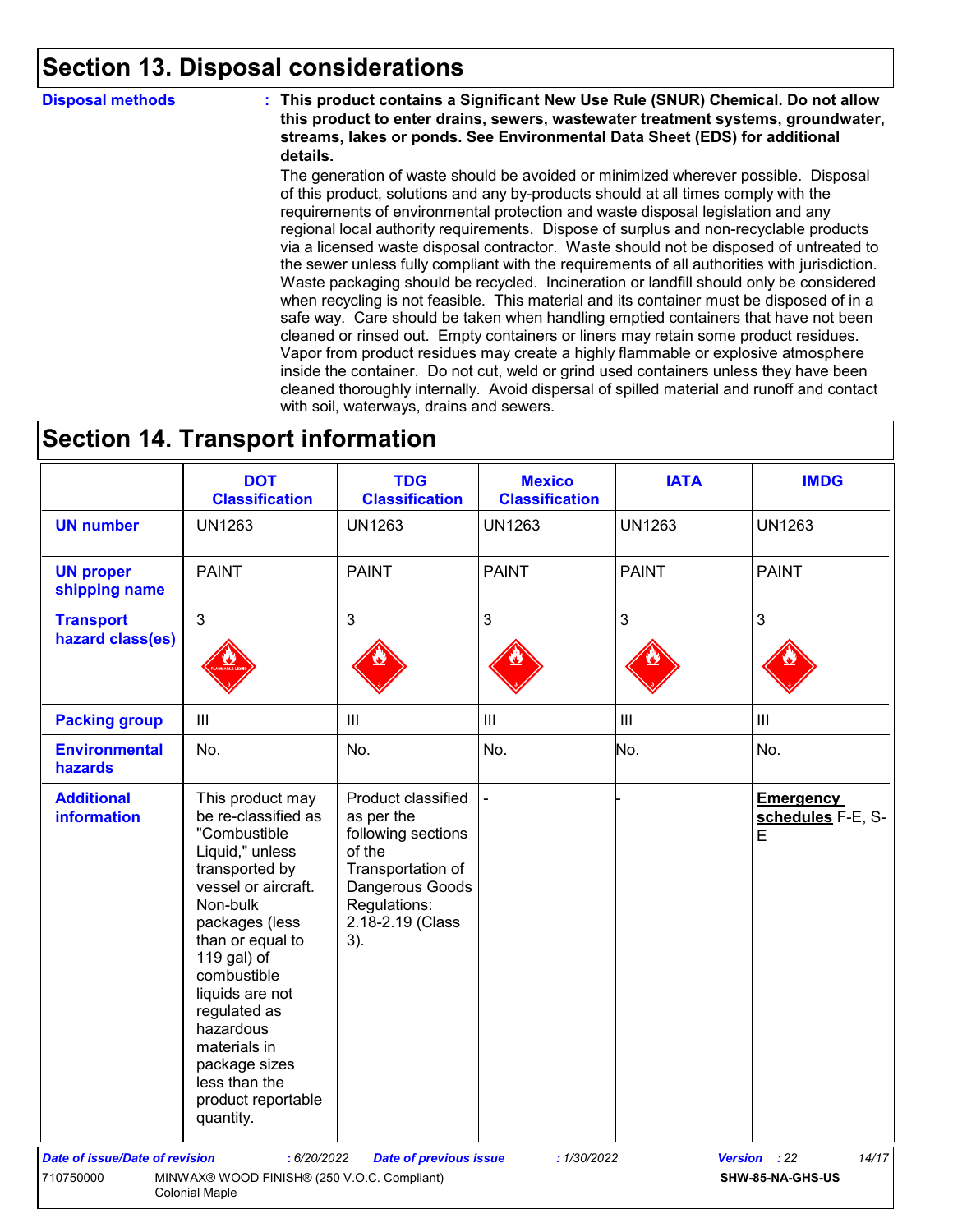| <b>Section 14. Transport information</b>                        |                |                                                        |                                                                                                                                                                     |              |                                                                                                                                                                                                                                                               |
|-----------------------------------------------------------------|----------------|--------------------------------------------------------|---------------------------------------------------------------------------------------------------------------------------------------------------------------------|--------------|---------------------------------------------------------------------------------------------------------------------------------------------------------------------------------------------------------------------------------------------------------------|
|                                                                 | <b>ERG No.</b> | <b>ERG No.</b>                                         | <b>ERG No.</b>                                                                                                                                                      |              |                                                                                                                                                                                                                                                               |
|                                                                 | 128            | 128                                                    | 128                                                                                                                                                                 |              |                                                                                                                                                                                                                                                               |
|                                                                 |                |                                                        |                                                                                                                                                                     |              |                                                                                                                                                                                                                                                               |
|                                                                 |                |                                                        |                                                                                                                                                                     |              |                                                                                                                                                                                                                                                               |
|                                                                 |                |                                                        |                                                                                                                                                                     |              |                                                                                                                                                                                                                                                               |
|                                                                 |                |                                                        |                                                                                                                                                                     |              |                                                                                                                                                                                                                                                               |
| <b>Transport in bulk according</b><br>to <b>IMO</b> instruments | Not available. | <b>Proper shipping name</b>                            | prior to shipment, and compliance with the applicable regulations is the sole<br>substances and on all actions in case of emergency situations.<br>: Not available. |              | suitably for that mode of transport. All packaging must be reviewed for suitability<br>responsibility of the person offering the product for transport. People loading and<br>unloading dangerous goods must be trained on all of the risks deriving from the |
| <b>Section 15. Regulatory information</b>                       |                |                                                        |                                                                                                                                                                     |              |                                                                                                                                                                                                                                                               |
| <b>U.S. Federal regulations</b>                                 |                |                                                        | : TSCA 5(a)2 final significant new use rules: Chlorodiazocarboxylate                                                                                                |              |                                                                                                                                                                                                                                                               |
|                                                                 | List name      |                                                        | <b>Chemical name</b>                                                                                                                                                | <b>Notes</b> |                                                                                                                                                                                                                                                               |
|                                                                 | use rules      | United States - TSCA 5(a)<br>2 - Final significant new | Chlorodiazocarboxylate                                                                                                                                              |              |                                                                                                                                                                                                                                                               |
|                                                                 |                |                                                        | lakes or ponds. See Environmental Data Sheet (EDS) for additional details.                                                                                          |              | This product contains a Significant New Use Rule (SNUR) Chemical. Do not allow this<br>product to enter drains, sewers, wastewater treatment systems, groundwater, streams,                                                                                   |
| <b>SARA 313</b>                                                 |                |                                                        |                                                                                                                                                                     |              |                                                                                                                                                                                                                                                               |

SARA 313 (40 CFR 372.45) supplier notification can be found on the Environmental Data Sheet.

### **California Prop. 65**

WARNING: This product contains chemicals known to the State of California to cause cancer and birth defects or other reproductive harm.

## **International regulations**

| <b>International lists</b> | : Australia inventory (AIIC): Not determined.                |
|----------------------------|--------------------------------------------------------------|
|                            | China inventory (IECSC): Not determined.                     |
|                            | Japan inventory (CSCL): Not determined.                      |
|                            | Japan inventory (ISHL): Not determined.                      |
|                            | Korea inventory (KECI): Not determined.                      |
|                            | New Zealand Inventory of Chemicals (NZIoC): Not determined.  |
|                            | Philippines inventory (PICCS): Not determined.               |
|                            | Taiwan Chemical Substances Inventory (TCSI): Not determined. |
|                            | Thailand inventory: Not determined.                          |
|                            | Turkey inventory: Not determined.                            |
|                            | Vietnam inventory: Not determined.                           |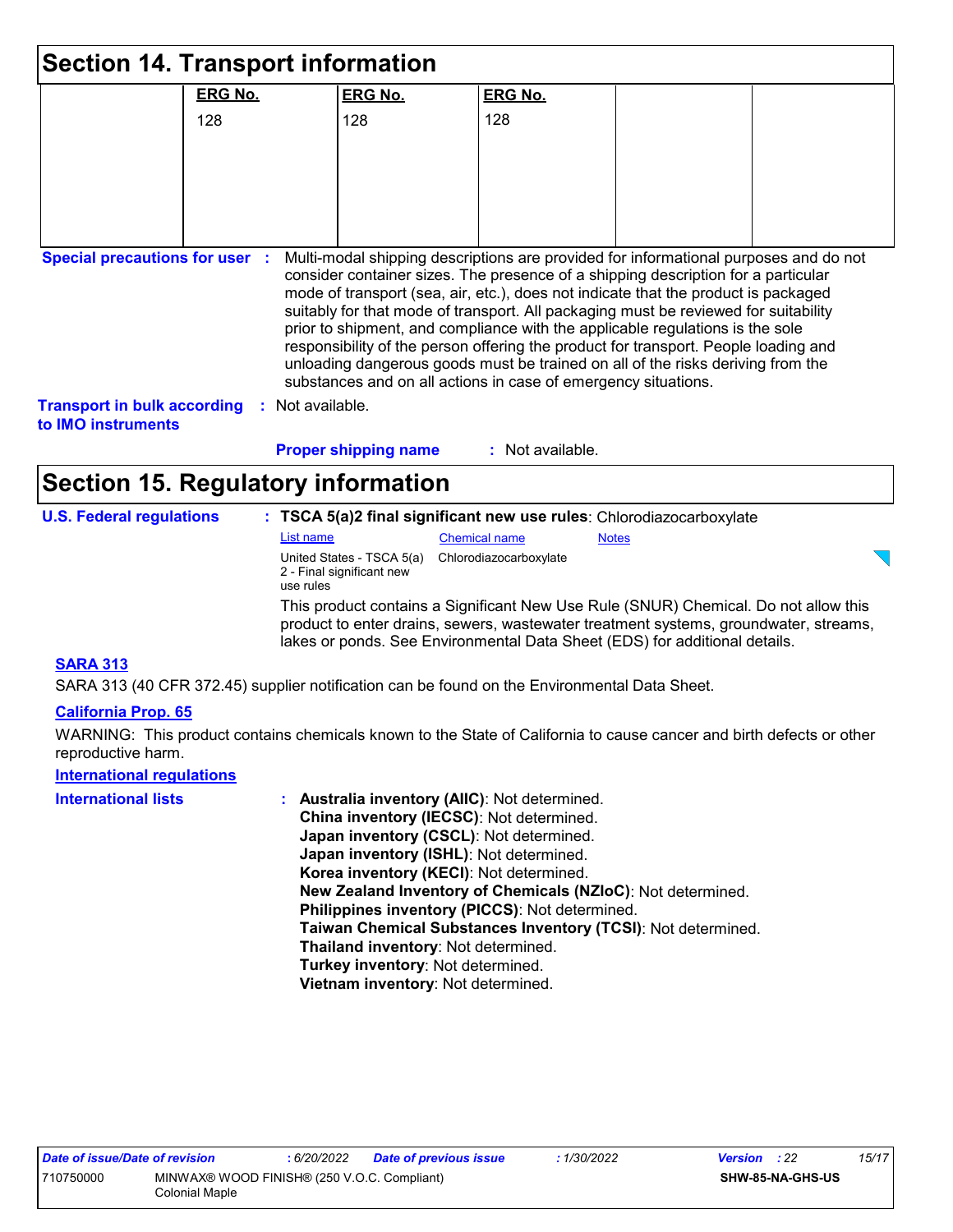### **Section 16. Other information**

**Hazardous Material Information System (U.S.A.)**



**The customer is responsible for determining the PPE code for this material. For more information on HMIS® Personal Protective Equipment (PPE) codes, consult the HMIS® Implementation Manual.**

**Caution: HMIS® ratings are based on a 0-4 rating scale, with 0 representing minimal hazards or risks, and 4 representing significant hazards or risks. Although HMIS® ratings and the associated label are not required on SDSs or products leaving a facility under 29 CFR 1910.1200, the preparer may choose to provide them. HMIS® ratings are to be used with a fully implemented HMIS® program. HMIS® is a registered trademark and service mark of the American Coatings Association, Inc.**

**Procedure used to derive the classification**

|                                                                                                                                                                                                                                                                   | <b>Classification</b>                                                                                                                                                                                                                                                                                                                                                                                                                                                                                                                                                                                             | <b>Justification</b> |
|-------------------------------------------------------------------------------------------------------------------------------------------------------------------------------------------------------------------------------------------------------------------|-------------------------------------------------------------------------------------------------------------------------------------------------------------------------------------------------------------------------------------------------------------------------------------------------------------------------------------------------------------------------------------------------------------------------------------------------------------------------------------------------------------------------------------------------------------------------------------------------------------------|----------------------|
| FLAMMABLE LIQUIDS - Category 3<br>SKIN SENSITIZATION - Category 1<br><b>CARCINOGENICITY - Category 2</b><br><b>TOXIC TO REPRODUCTION - Category 2</b><br>SPECIFIC TARGET ORGAN TOXICITY (REPEATED EXPOSURE) - Category 2<br><b>ASPIRATION HAZARD - Category 1</b> | On basis of test data<br>Calculation method<br>Calculation method<br>Calculation method<br><b>Calculation method</b><br>Calculation method                                                                                                                                                                                                                                                                                                                                                                                                                                                                        |                      |
| <b>History</b>                                                                                                                                                                                                                                                    |                                                                                                                                                                                                                                                                                                                                                                                                                                                                                                                                                                                                                   |                      |
| Date of printing                                                                                                                                                                                                                                                  | : 6/20/2022                                                                                                                                                                                                                                                                                                                                                                                                                                                                                                                                                                                                       |                      |
| Date of issue/Date of<br>revision                                                                                                                                                                                                                                 | : 6/20/2022                                                                                                                                                                                                                                                                                                                                                                                                                                                                                                                                                                                                       |                      |
| Date of previous issue                                                                                                                                                                                                                                            | : 1/30/2022                                                                                                                                                                                                                                                                                                                                                                                                                                                                                                                                                                                                       |                      |
| <b>Version</b>                                                                                                                                                                                                                                                    | : 22                                                                                                                                                                                                                                                                                                                                                                                                                                                                                                                                                                                                              |                      |
| <b>Key to abbreviations</b>                                                                                                                                                                                                                                       | : ATE = Acute Toxicity Estimate<br><b>BCF</b> = Bioconcentration Factor<br>GHS = Globally Harmonized System of Classification and Labelling of Chemicals<br>IATA = International Air Transport Association<br>IBC = Intermediate Bulk Container<br><b>IMDG = International Maritime Dangerous Goods</b><br>LogPow = logarithm of the octanol/water partition coefficient<br>MARPOL = International Convention for the Prevention of Pollution From Ships, 1973<br>as modified by the Protocol of 1978. ("Marpol" = marine pollution)<br>$N/A = Not available$<br>SGG = Segregation Group<br>$UN = United Nations$ |                      |

**Indicates information that has changed from previously issued version.**

### **Notice to reader**

**It is recommended that each customer or recipient of this Safety Data Sheet (SDS) study it carefully and consult resources, as necessary or appropriate, to become aware of and understand the data contained in this SDS and any hazards associated with the product. This information is provided in good faith and believed to be accurate as of the effective date herein. However, no warranty, express or implied, is given. The information presented here applies only to the product as shipped. The addition of any material can change the composition, hazards and risks of the product. Products shall not be repackaged, modified, or tinted except as specifically instructed by the manufacturer, including but not limited to the incorporation of products not specified by the manufacturer, or the use or addition of products in proportions not specified by the manufacturer. Regulatory requirements are subject to change and may differ between various locations and jurisdictions. The customer/buyer/user is responsible to ensure that his activities comply with all country, federal, state, provincial or local laws. The conditions for use of the product are not under the control of the manufacturer; the customer/buyer/user is** 

| Date of issue/Date of revision |                                                               | 6/20/2022 | <b>Date of previous issue</b> | : 1/30/2022 | <b>Version</b> : 22 |                         | 16/17 |
|--------------------------------|---------------------------------------------------------------|-----------|-------------------------------|-------------|---------------------|-------------------------|-------|
| 710750000                      | MINWAX® WOOD FINISH® (250 V.O.C. Compliant)<br>Colonial Maple |           |                               |             |                     | <b>SHW-85-NA-GHS-US</b> |       |